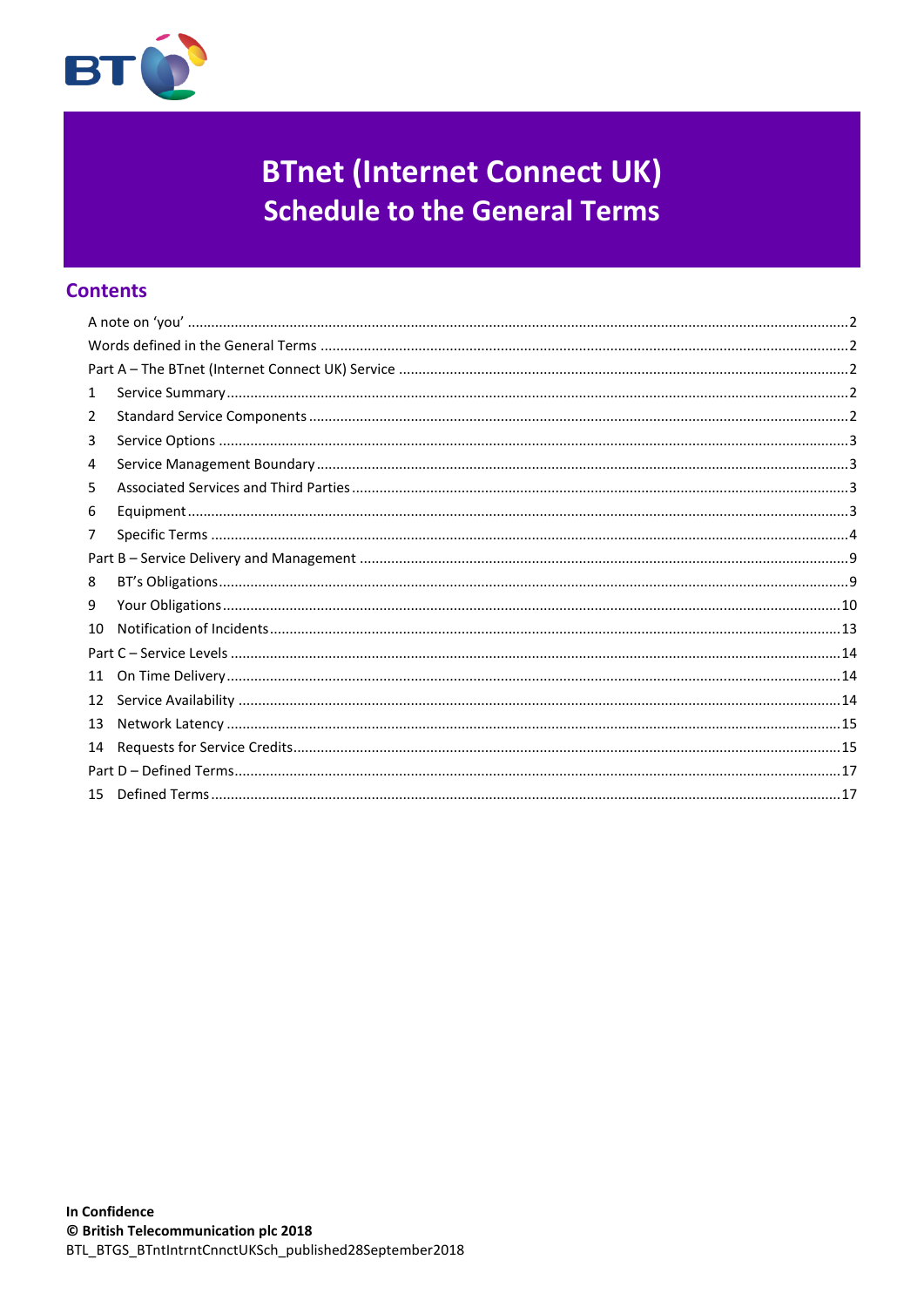

# <span id="page-1-0"></span>**A NOTE ON 'YOU'**

'You' and 'your' mean the Customer.

# <span id="page-1-1"></span>**WORDS DEFINED IN THE GENERAL TERMS**

Words that are capitalised but have not been defined in this Schedule have the meanings given to them in the General Terms.

# <span id="page-1-2"></span>**Part A – The BTnet (Internet Connect UK) Service**

# <span id="page-1-3"></span>**1 SERVICE SUMMARY**

- 1.1 BT will provide you with certain data services that allow you to connect to the Internet using a range of access methods at a variety of speeds over the BT Network, comprising:
	- 1.1.1 the Standard Service Components; and
	- 1.1.2 any of the Service Options as set out in any applicable Order,
	- up to the point of the Service Management Boundary as set out in Paragraph [4](#page-2-1) ("**BTnet (Internet Connect UK) Service**").
- 1.2 Where you select the BTnet (Internet Connect UK) Service under the Managed Service from BT:
	- 1.2.1 Paragraph [7.2](#page-3-1) of this Schedule will not apply and in such case Paragraph 5.1 of Managed Service from BT Schedule to the General Terms will apply;
	- 1.2.2 Paragraph [7.7](#page-5-0) of this Schedule will not apply and in such case Paragraph 11 of Managed Service from BT Schedule to the General Terms will apply; and
	- 1.2.3 Part C of this Schedule will not apply and in such case Part C of Managed Service from BT Schedule to the General Terms will apply.
- 1.3 Where you select BTnet (Internet Connect UK) under a Managed Service:
	- 1.3.1 Paragrap[h 7.2](#page-3-1) and Paragrap[h 7.7](#page-5-0) of this Schedule will not apply and in such case Paragraph 4 of the Managed Service Schedule to the General Terms will apply.

# <span id="page-1-4"></span>**2 STANDARD SERVICE COMPONENTS**

- 2.1 BT will provide you with all the following standard service components ("**Standard Service Components**") in accordance with the details as set out in any applicable Order:
	- 2.1.1 an access method, comprised of either:
		- (a) a direct connection where the BTnet (Internet Connect UK) Service is delivered via digital fixed links and terminated on the Managed CPE at the Site enabling BT to manage the BTnet (Internet Connect UK) Service up to the Managed CPE; or
		- (b) a direct connection where the BTnet (Internet Connect UK) Service is delivered via digital fixed links and terminated on your Router/CPE at the Site with a Wires Only Service;
	- 2.1.2 the availability of the following range of access speeds necessary to deliver the bandwidths required by you:
		- (a) 2Mbps to 20Mbps GEA over FTTC;
		- (b) 2Mbps to 30Mbps GEA over FTTP;<br>(c) 2Mbps to 35Mbps EFM:
		- 2Mbps to 35Mbps EFM;
		- (d) 100Mbps Ethernet Fibre;
		- (e) 500Mbps Ethernet Fibre;
		- (f) 1Gbps Ethernet Fibre; or
		- (g) 10Gbps Ethernet Fibre;
	- 2.1.3 uncontended and symmetrical bandwidth;
	- 2.1.4 static or dynamic routed IP addresses;
	- 2.1.5 static assigned IPv4 and IPv6 addresses;
	- 2.1.6 Total Care maintenance package;
	- 2.1.7 a Committed Term.
- 2.2 Port speeds are available from 2Mbps to 10Gbps in varying increments based on Ethernet speeds, regardless of the fact that the actual IP throughput will be dependent upon the IP applications you have used.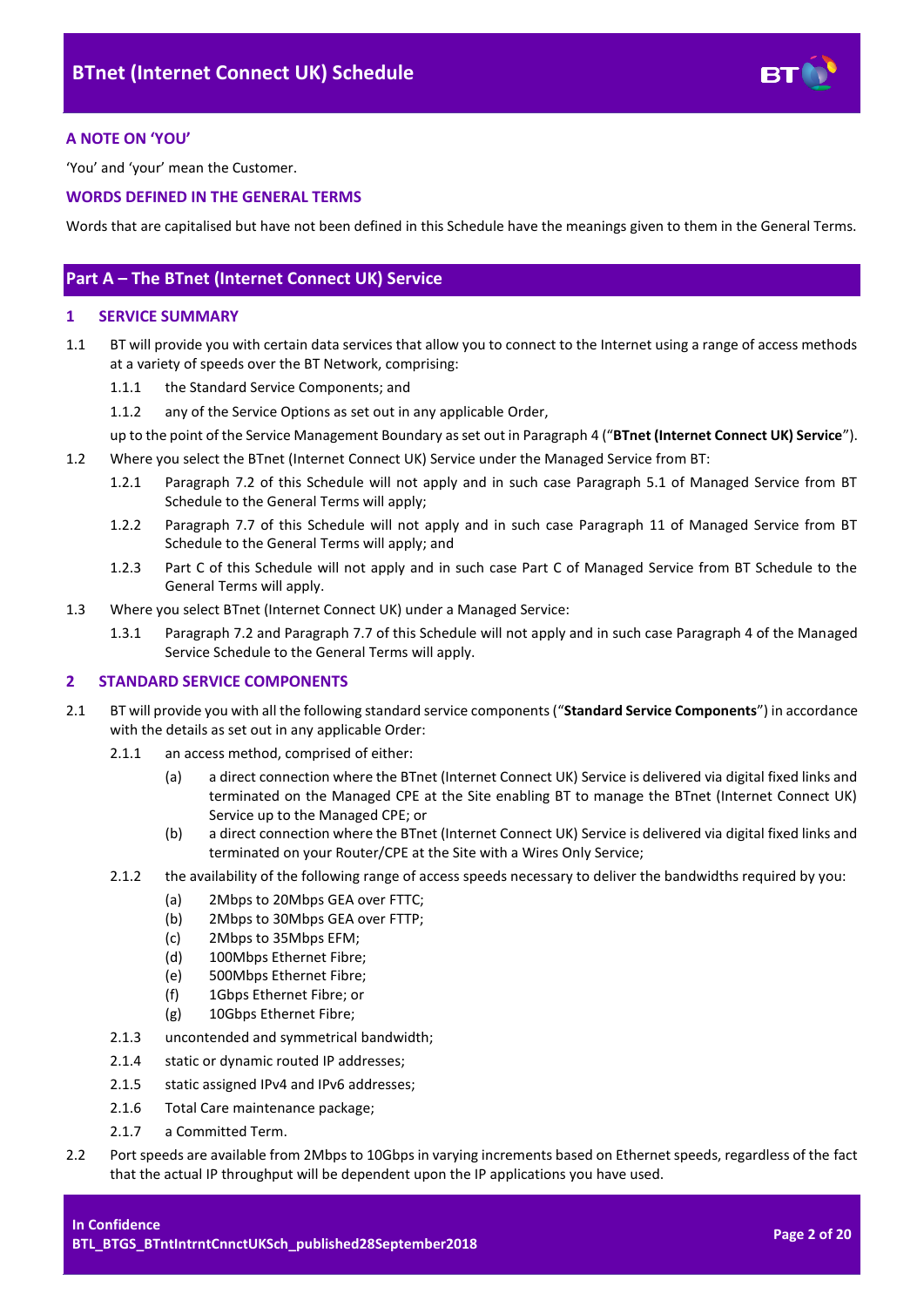

2.3 BT will apply Cleanfeed filtering to the Internet traffic through the provision of the Service. BT is not responsible for determining the contents of the Cleanfeed list used for the filtering. You will inform BT in writing if you do not want BT to apply such filtering by sending written Notice to the address set out in Clause 25 of the General Terms (or to such other address as BT advise).

# <span id="page-2-0"></span>**3 SERVICE OPTIONS**

- 3.1 BT will provide you with any of the following options ("**Service Options**") as set out in any applicable Order and in accordance with the details as set out in that Order:
	- 3.1.1 Domain Name registration;
	- 3.1.2 DNS (Primary and Secondary Name Servers);
	- 3.1.3 mail (mail relay including store and forward);
	- 3.1.4 BT voice enabled services including SIP (where available);
	- 3.1.5 SNMP read-only access to the Managed CPE to view utilisation and alarm statistics;
	- 3.1.6 BT Managed DDoS Security, as set out in the BT Managed DDoS Security Service Annex to this Schedule;
	- 3.1.7 BTnet Security Service where supported by the Managed CPE, as set out in the BTnet Security Service Annex to this schedule;
	- 3.1.8 reports on your bandwidth utilisation on request; and
	- 3.1.9 depending on the configuration, routing protocol and speed of your network, you may select one of the following options:
		- (a) Failover BT will configure the Secondary Access Line as a standby to the Primary Access Line. If the Primary Access Line fails traffic will route via the Secondary Access Line;
		- (b) Load balancing BT will configure the Secondary Access Line for dual running with the Primary Access Line. If one Access Line fails, subject to sufficient capacity being available on the other, traffic can flow over the other; or
		- (c) Back-up the provision of a Secondary Access Line option that provides a lower speed access back-up option.

# <span id="page-2-4"></span><span id="page-2-1"></span>**4 SERVICE MANAGEMENT BOUNDARY**

- <span id="page-2-5"></span>4.1 BT will provide and manage the BTnet (Internet Connect UK) Service in accordance with Parts B and C of this Schedule and as set out in any applicable Order up to the demarcation points as set out in the remainder of this Paragraph [4](#page-2-1) ("**Service Management Boundary**").
- 4.2 For BTnet (Internet Connect UK) Service with Managed CPE, the Service Management Boundary is the LAN Port on the Managed CPE. You are responsible for the cable connecting to the CPE owned by you.
- 4.3 For BTnet (Internet Connect UK) Service with an Unmanaged Customer Router/CPE (Wires Only Service), the Service Management Boundary is the Network Terminating Unit of the Access Line that BT provides. You are responsible for the cable connecting the NTU to the Customer Equipment.
- 4.4 For services with a Managed CPE supporting Wireless Access, BT is not responsible for wireless capability of the Wi-Fi and Guest Wi-Fi service in terms of connectivity, range, signal strength and bandwidth throughput; as these will vary depending on your specific circumstances. For example, CPE location, office layout, connecting devices and other limiting factors. Installation location of the Managed CPE may therefore impact wireless capability, range and performance and should be considered by the customer during service delivery.
- 4.5 Initial set up of the service at point of delivery will involve an engineer laptop connect via Ethernet cable in to one of the CPE LAN ports, with wireless connectivity not being tested.
- 4.6 BT will have no responsibility for the BTnet (Internet Connect UK) Service outside the Service Management Boundary.
- 4.7 BT does not make any representations, whether express or implied, about whether the BTnet (Internet Connect UK) Service will operate in combination with any Customer Equipment or other equipment and software.

# <span id="page-2-2"></span>**5 ASSOCIATED SERVICES AND THIRD PARTIES**

5.1 If BT provides you with any services other than the BTnet (Internet Connect UK) Service this Schedule will not apply to those services and those services will be governed by their separate terms.

# <span id="page-2-3"></span>**6 EQUIPMENT**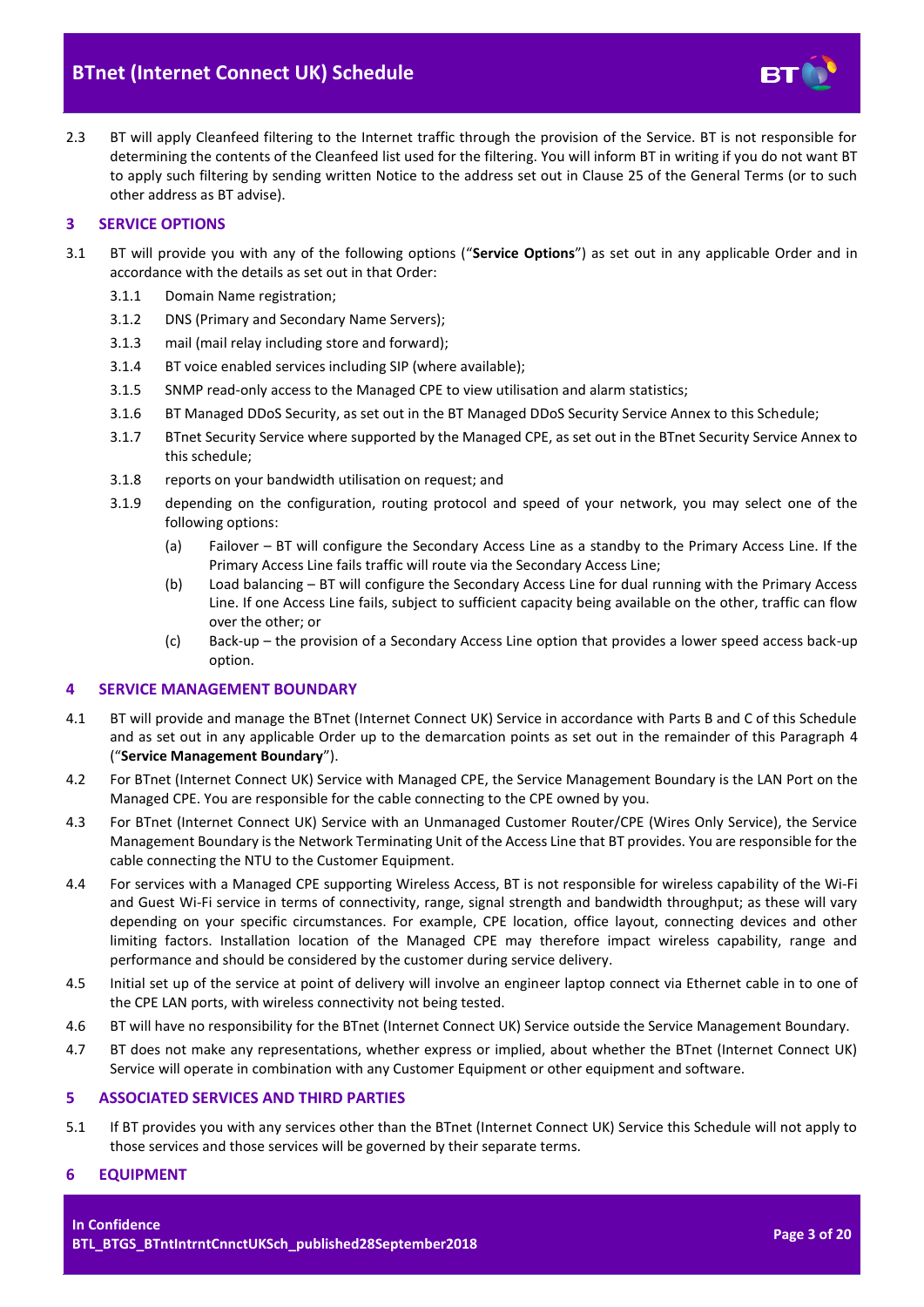

# 6.1 **Use of BT Equipment**

In relation to BT Equipment, you will:

- 6.1.1 accept the specification of the Managed CPE where provided as part of the BTnet (Internet Connect UK) Service (excludes Wires Only Service) including but not limited to throughput, supported end-user client capacity, and available configuration options. Specifications of Managed CPE are available on request.
- 6.1.2 keep the BT Equipment safe and without risk to health;
- 6.1.3 only use the BT Equipment, or allow it to be used, in accordance with any instructions or authorisation BT may give and for the purpose for which it is designed;
- 6.1.4 not move or relocate the BT Equipment or any part of it from the Site(s) without BT's written consent and you will pay BT costs and expenses reasonably incurred as a result of such move or relocation;
- 6.1.5 not make any alterations or attachments to, or otherwise interfere with, the BT Equipment, nor permit any person (other than a person authorised by BT) to do so, without BT's prior written consent and, if BT gives its consent, agree that any alterations or attachments are part of the BT Equipment;
- 6.1.6 not sell, charge, assign, transfer or dispose of or part with possession of the BT Equipment or any part of it;
- 6.1.7 not allow any lien, encumbrance or security interest over the BT Equipment, nor pledge the credit of BT for the repair of the BT Equipment or otherwise;
- 6.1.8 not claim to be owner of the BT Equipment and ensure that the owner of the Site(s) will not claim ownership of the BT Equipment, even where the BT Equipment is fixed to the Site(s);
- 6.1.9 obtain appropriate insurance against any damage to or theft or loss of the BT Equipment;
- 6.1.10 in addition to any other rights that BT may have, reimburse BT for any losses, costs or liabilities arising from your use or miss-use of the BT Equipment or where the BT Equipment is damaged, stolen or lost, except where the loss or damage to BT Equipment is a result of fair wear and tear or caused by BT;
- 6.1.11 where there is a threatened seizure of the BT Equipment, or an Insolvency Event applies to you, immediately provide BT with Notice so that BT may take action to repossess the BT Equipment; and
- 6.1.12 notify any interested third parties that BT owns the BT Equipment.

# 6.2 **BT Equipment**

BT Equipment will remain BT's property at all times and risk in BT Equipment will pass to you upon delivery, whether or not the BT Equipment has been installed.

# <span id="page-3-3"></span><span id="page-3-2"></span>6.3 **WEEE Directive**

- 6.3.1 You will comply with Article 13 of the Waste Electrical and Electronic Equipment Directive 2012 ("**WEEE Directive**") for the costs of collection, treatment, recovery, recycling and environmentally sound disposal of any equipment supplied under the Contract that has become waste electrical and electronic equipment ("**WEEE**").
- 6.3.2 For the purposes of Article 13 of the WEEE Directive this Paragraph [6.3](#page-3-2) is an alternative arrangement to finance the collection, treatment, recovery, recycling and environmentally sound disposal of WEEE.
- 6.3.3 You will comply with any information recording or reporting obligations imposed by the WEEE Directive.
- 6.3.4 You will indemnify BT against any claims or legal proceedings that are brought or threatened against BT by a third party which would not have been caused or made had you fulfilled your express or implied obligations under this Paragraph [6.3](#page-3-2) or in connection with the WEEE Directive.
- 6.3.5 BT will notify you of any such claims or proceedings and keep you informed as to the progress of such claims or proceedings.

# <span id="page-3-0"></span>**7 SPECIFIC TERMS**

# 7.1 **Minimum Period of Service**

The Minimum Period of Service will be as set out in the Order and on expiry of the Minimum Period of Service the Contract will continue in force until terminated by either of us in accordance with the Contract.

#### <span id="page-3-1"></span>7.2 **Termination for Convenience**

For the purposes of Clause 17 of the General Terms, either of us may, at any time after the Service Start Date and without cause, terminate the BTnet (Internet Connect UK) Service by giving 30 days' Notice to the other.

#### 7.3 **Access to the Internet**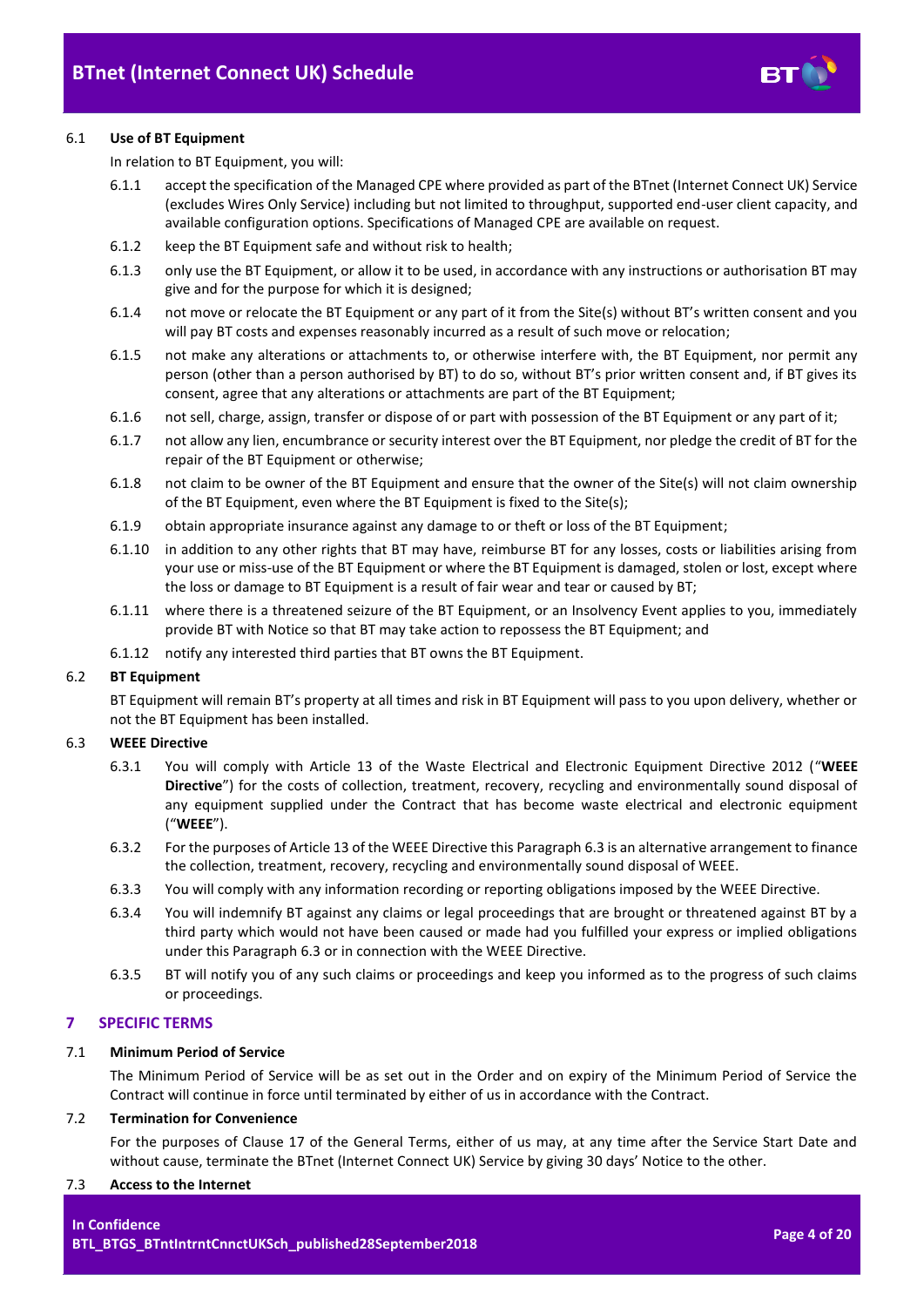

The BTnet (Internet Connect UK) Service enables access to the Internet from your Sites in the UK. The Internet is separate from the BTnet (Internet Connect UK) Service and use of the Internet is solely at your risk and subject to Applicable Law. BT has no responsibility for any information, software, services or other materials obtained by you using the Internet.

#### 7.4 **IP Addresses and Domain Names**

- 7.4.1 Except for IP Addresses expressly registered in your name, all IP Addresses and Domain Names made available with the BTnet (Internet Connect UK) Service will at all times remain BT's property or the property of BT's suppliers and are non-transferable.
- 7.4.2 All of your rights to use IP Addresses or Domain Names will cease on termination or expiration of the BTnet (Internet Connect UK) Service.
- 7.4.3 BT does not ensure that any requested Domain Name is available from or approved for use by the applicable Regional Internet Registry and BT has no liability for any failure in the Domain Name registration, transfer or renewal process.
- 7.4.4 You warrant that you are the owner of, or are authorised by the owner of, the trade mark or name that you wish to use as a Domain Name.
- 7.4.5 You will pay all fees associated with registration and maintenance of your Domain Name, and will reimburse BT for any and all fees that BT pays to any applicable Regional Internet Registry, and thereafter pay such fees directly to the applicable Regional Internet Registry.
- 7.4.6 BT may, in BT's sole discretion, require you to select a replacement Domain Name and may either refuse to provide or may suspend BTnet (Internet Connect UK) Service if, in BT's opinion, there are reasonable grounds for BT to believe that the Domain Name is, or is likely to be offensive, abusive, defamatory or obscene, or infringe the rights of any person in a corresponding trademark or name.

#### 7.5 **Provider Independent Resources**

If you require Provider Independent Resources (PIR) with the BTnet (Internet Connect UK) Service:

- (a) you will respond to any information requests from BT in order for BT to keep registration records up-to-date;
- (b) you will ensure that up-to-date registration data is provided to BT and you agree that some or all of this registration data is published in the applicable Regional Internet Registry's database;
- (c) you will not assign any of the PIR to a third party;
- (d) you will pay any registration fees to BT that apply for the PIR;
- (e) if you cannot be contacted or you do not pay any applicable registration fees to BT, the PIR will return by default to the applicable Regional Internet Registry;
- (f) your use of PIR is subject to the applicable Regional Internet Registry's policies; and
- (g) if you do not follow any of the relevant Regional Internet Registry's policies the PIR will return to the applicable Regional Internet Registry and BT may terminate the Contract in accordance with Clause 18 of the General Terms.

# <span id="page-4-0"></span>7.6 **Invoicing**

- 7.6.1 7.6.1 Unless set out otherwise in any applicable Order, BT will invoice you for the following Charges in the amounts set out in any applicable Order:
	- (a) Installation Charges, where applicable on the Service Start Date;
	- (b) Recurring Charges, quarterly in advance on the first day of the relevant quarter (for any period where the BTnet (Internet Connect UK) Service is provided for less than one quarter, the Recurring Charges will be calculated on a daily basis;
	- (c) any Termination Charges incurred in accordance with Paragraph [7.7](#page-5-0) upon termination of the relevant Service.
- 7.6.2 BT may invoice you for any of the following Charges in addition to those set out in any applicable Order:
	- (a) Charges for investigating Incidents that you report to BT where BT finds no Incident or that the Incident is caused by something for which BT is not responsible under the Contract;
	- (b) Charges for commissioning the BTnet (Internet Connect UK) Service in accordance with Paragraph [8.2](#page-8-2) outside of Business Hours;
	- (c) Charges for restoring the BTnet (Internet Connect UK) Service if the Service has been suspended in accordance with Clause 10.1.2 of the General Terms;
	- (d) Charges for cancelling the BTnet (Internet Connect UK) Service in accordance with Clause 16 of the General Terms;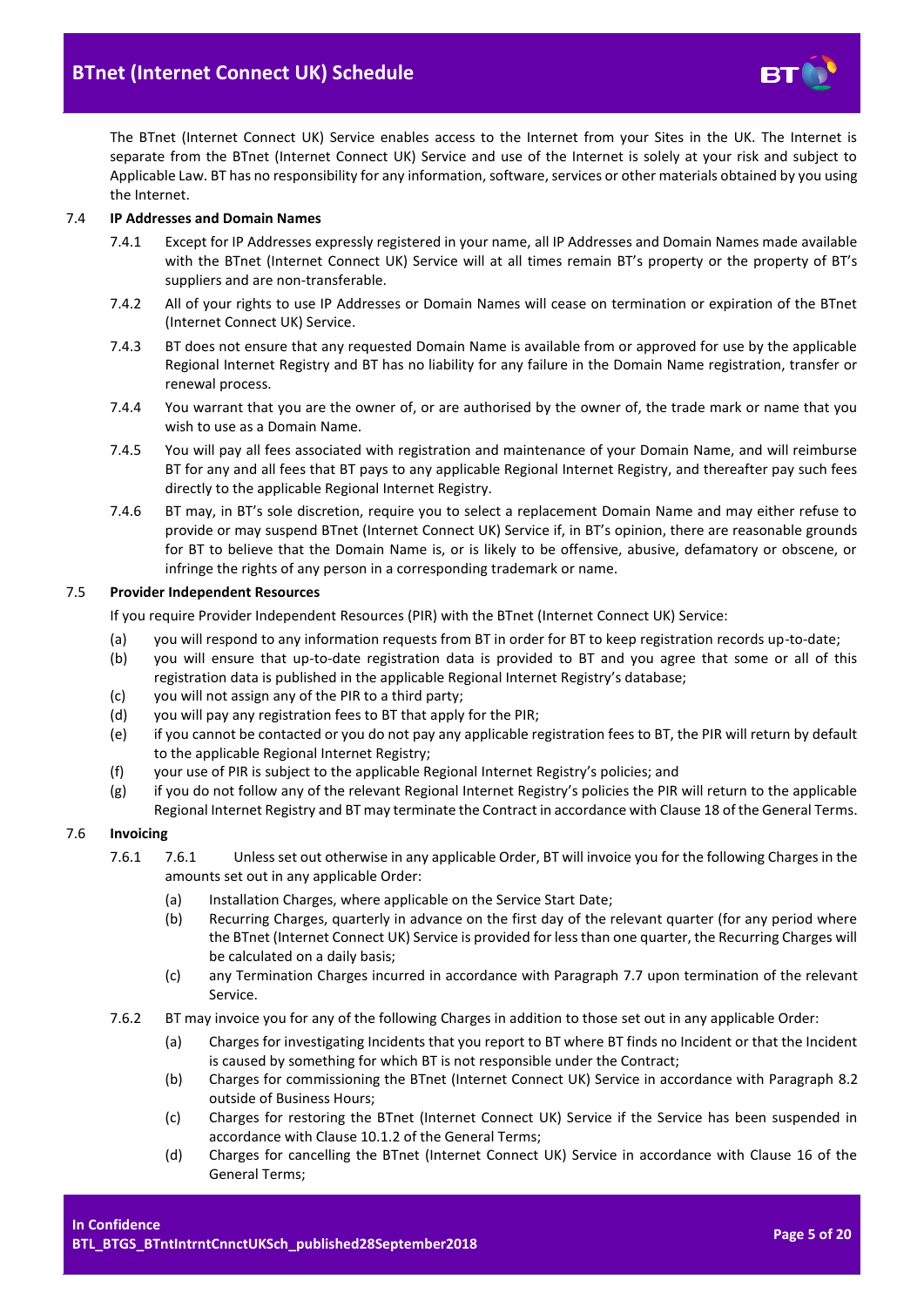

- (e) Excess Construction Charges; or
- (f) any fees payable by you for deviations from the standard provision of the Service, as set out in the Contract ("**Additional Charges**"); and
- (g) any other Charges as set out in any applicable Order or as otherwise agreed between both of us.
- <span id="page-5-6"></span>7.6.3 If you cause an unreasonable delay during installation of any equipment required for the delivery of the BTnet (Internet Connect UK) Service, BT will charge you the Charges for the BTnet (Internet Connect UK) Service as if BT fully installed the Service from the Service Start Date. An unreasonable delay includes a situation where you fail to grant any of BT's employees, agents or contractors access to any Site to commission the BTnet (Internet Connect UK) Service within five Business Days after BT's request for access.
- 7.6.4 You acknowledge that you may be subject to BT's credit vetting procedures and that BT may, at any time, require you to pay a deposit or provide a guarantee as security for payment of future bills.
- 7.6.5 Where you have agreed to Excess Construction Charges and you have submitted a cancellation request, you will pay the full cost of any additional work that has been specifically incurred prior to the cancellation request being received by BT. BT will notify you of such costs.

# <span id="page-5-0"></span>7.7 **Cancellation and Termination Charges**

# 7.7.1 **Cancellation Charges**

For the purposes of Clause 16 of the General Terms, if you cancel an Order, or part of it, any time before the Service Start Date you will pay BT the Cancellation Charges as set out below:

(a) any Installation Charges as set out in the table below. You may incur these Installation Charges regardless of how long your Minimum Period of Service is or whether there are any variations to this Paragraph set out in an Order;

| <b>Cancellation Request Received by BT</b>                                                                                                | <b>Percentage of Installation Charges Payable</b> |
|-------------------------------------------------------------------------------------------------------------------------------------------|---------------------------------------------------|
| At any time after you have received confirmation of<br>the Order being placed up until BT confirms the<br>Customer Committed Date to you. | 0 per cent                                        |
| At any time from the point that BT confirms the<br>Customer Committed Date to you.                                                        | 100 per cent                                      |

and

(b) any Additional Charges (including any Excess Construction Charges) for costs incurred in preparation of installation.

# <span id="page-5-4"></span><span id="page-5-1"></span>7.7.2 **Termination Charges**

- (a) If you exercise your right under Clause 17 of the General Terms to terminate the Contract or any Service, for convenience, during the Minimum Period of Service, you will pay BT, by way of compensation:
	- (i) all outstanding Charges for the BTnet (Internet Connect UK) Service rendered;
	- (ii) the Installation Charges if you have not already paid it as part of a one year Committed Term;
	- (iii) an amount equal to 100 per cent of the Recurring Charges for any parts of the BTnet (Internet Connect UK) Service that were terminated for all other remaining months of the Minimum Period of Service; and
	- (iv) an amount equal to 50 per cent of the Recurring Charges for any parts of the BTnet (Internet Connect UK) Service that were terminated for all other remaining months of the Committed Term (excluding the Minimum Period of Service).
- <span id="page-5-5"></span><span id="page-5-2"></span>(b) If you exercise your right under Clause 17 of the General Terms to terminate the Contract or any BTnet (Internet Connect UK) Service, for convenience, after the Minimum Period of Service, you will pay BT, by way of compensation:
	- (i) all outstanding Charges for the BTnet (Internet Connect UK) Service rendered; and
	- (ii) an amount equal to 50 per cent of the Recurring Charges for any parts of the BTnet (Internet Connect UK) Service that were terminated for all other remaining months of the Committed Term (excluding the Minimum Period).
- <span id="page-5-3"></span>(c) Where you have decreased your bandwidth via a Bandwidth Flex within the six months prior to the date of your Notice to terminate, the Recurring Charges due under Paragraphs [7.7.2\(a\)\(iii\),](#page-5-1) [7.7.2\(a\)\(iv\)](#page-5-2) and [7.7.2\(b\)\(ii\)](#page-5-3) will be calculated in accordance with the Recurring Charges due prior to the Bandwidth Flex.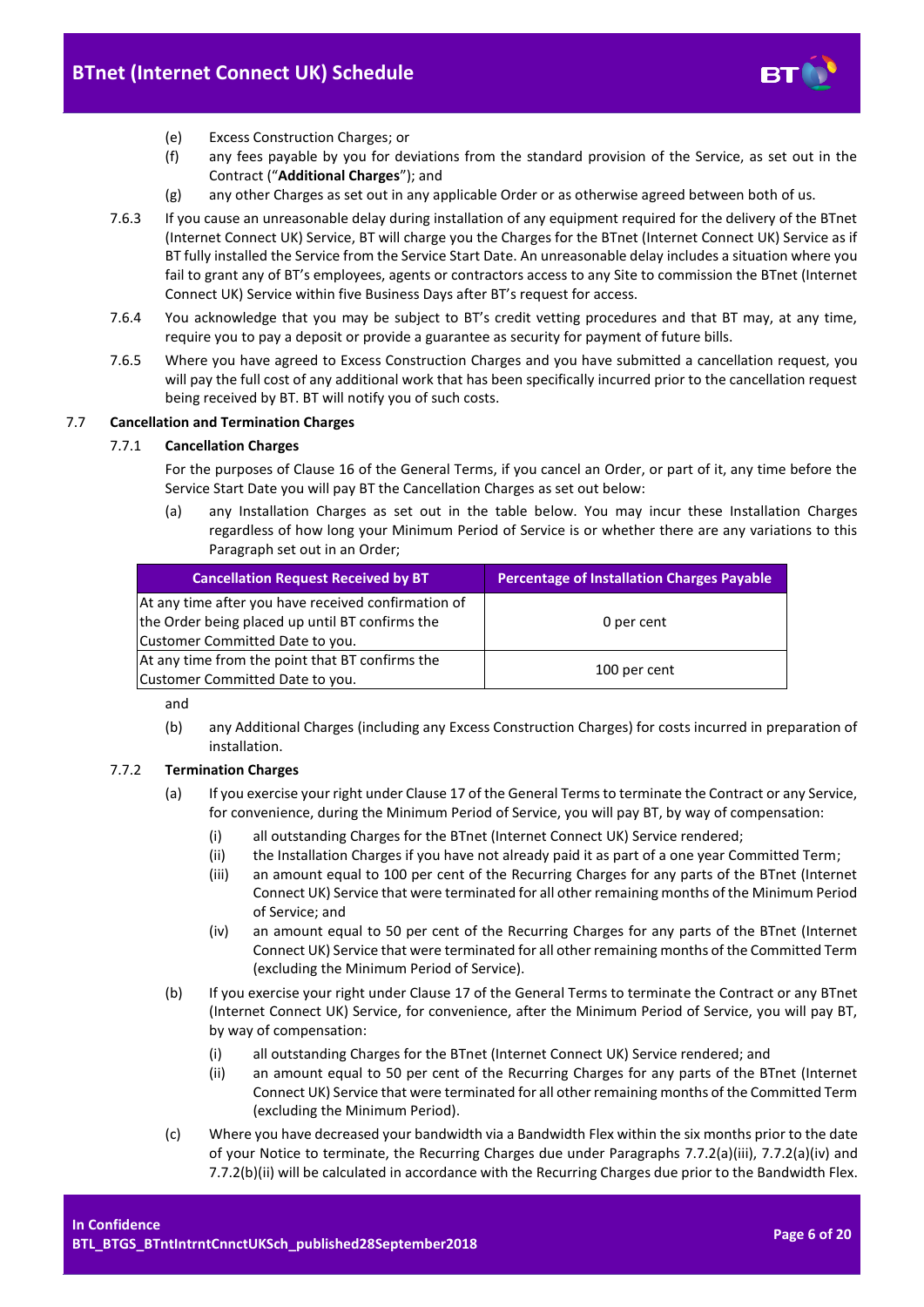

(d) If BT exercises BT's right under Clause 18 of the General Terms to terminate the Contract you will pay BT the Termination Charges due, if any, as set out in Paragraphs [7.7.2\(a\)](#page-5-4) an[d 7.7.2\(b\).](#page-5-5)

#### <span id="page-6-0"></span>7.8 **Use of the Service**

- 7.8.1 You may use the BTnet (Internet Connect UK) Service for your own purposes, provided that:
	- (a) you or any User do not use the BTnet (Internet Connect UK) Service to send any communication which is illegal including to spam or to send or provide unsolicited advertising or promotional material or, knowingly to receive responses to any spam, unsolicited advertising or promotional material sent or provided by any third party; and
	- (b) you will remain responsible for any access and use of the BTnet (Internet Connect UK) Service by your Users, all Charges incurred and compliance with all terms and conditions by you and your Users under this Contract.
- 7.8.2 So far as may be permitted by Applicable Law or regulation, you agree that BT will have no liability and you will make no claim in respect of any matter arising from any use of the Service which is contrary to the provisions of Paragrap[h 7.8.1](#page-6-0) and/or BT's specific instructions, such instructions to be provided in writing under the Notice provisions of Clause 25 of the General Terms.
- 7.8.3 Except as may be otherwise specifically provided under this Contract, BT's obligations and responsibilities under this Contract are solely to you and not to any third party, including any other User. To the extent permitted by Applicable Law, and subject to the limitations of liability in Clause 22 of the General Terms, you will indemnify BT against any liabilities or costs arising from any and all Claims by any third party in connection with the use of the Service.

#### 7.9 **Charges and Deposits**

The Charges for the BTnet (Internet Connect UK) Service will begin on the Service Start Date and are fixed for the Committed Term, unless we both agree in an Order that they may change throughout this time. All Charges will be calculated in accordance with the charging information attached to the Order.

#### 7.10 **Termination of Contract**

If BT is entitled to terminate this Contract under Clause 18 of the General Terms, BT may, on giving prior Notice, where practicable, suspend the BTnet (Internet Connect UK) Service without prejudice to BT's termination rights and where BT subsequently exercises such right to terminate, the Termination Charges, if any, set out in the Schedule will accrue from the date of suspension.

#### <span id="page-6-1"></span>7.11 **Service Amendment**

In addition to what is set out in Clause 31 of the General Terms:

- 7.11.1 Throughout the Committed Term, you may request an increase or decrease of the available Port speed (bandwidth) supplied, subject to the limits defined by the size of the access bearer and the bandwidth increments allowed for the specific bearer/bandwidth combination (each, a "**Bandwidth Flex**"). Any Bandwidth Flex increase or decrease will be chargeable and will operate for a minimum period of five Business Days before you may make any further requests.
- 7.11.2 Throughout the Committed Term, you may request a Site move, either internally within your existing Site ("**Internal Move**"), or externally to a new Site. All moves are subject to a Site survey which will confirm acceptance of the move, whether an Internal move or an External Move.
- 7.11.3 You may request configuration changes to the Managed CPE in some cases where available and supported. A description of the supported and available configuration options for the Managed CPE options are available upon request from BT. You acknowledges that some Managed CPE options are not configurable.
- 7.11.4 You may request configuration changes via the BTnet Service team, where supported and available from the provided Managed CPE. BT will action the changes during normal Business Hours and complete them by the end of next Business Day.
- 7.11.5 BT may charge you for configuration changes if BT considers that the number or frequency of such changes are excessive. Before implementation both of us will agree pricing for any configuration changes.
- 7.11.6 Internal Moves are subject to a time related Charge dependent on the length of time required for the work and the time and date requested by you. Pricing is available on your request.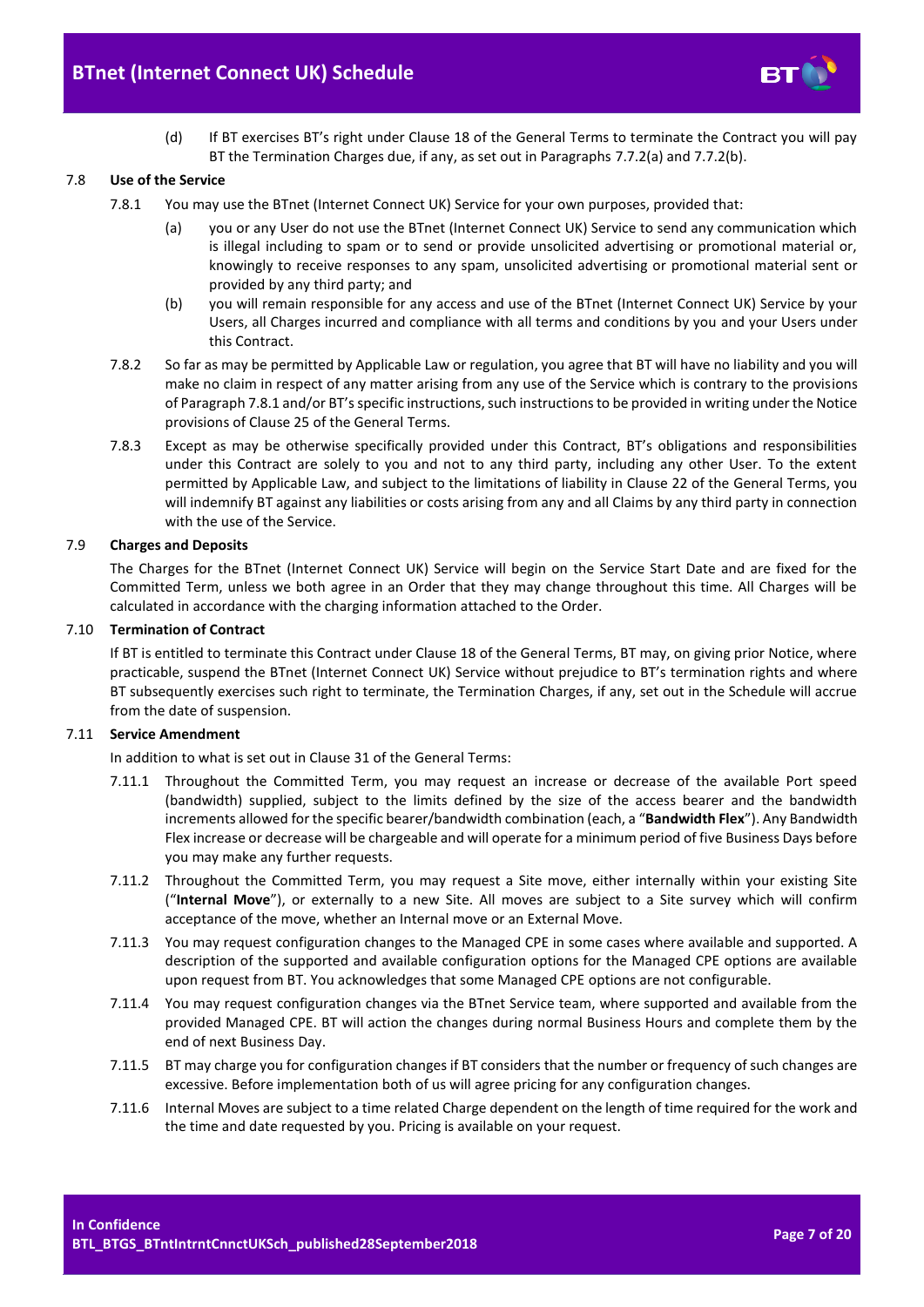

- <span id="page-7-0"></span>7.11.7 Internal moves are not possible where BT provides the BTnet (Internet Connect UK) Service using Ethernet in the First Mile or Generic Ethernet Access delivered service and these requests will always be treated by BT as External Moves.
- 7.11.8 External Moves are subject to a new Committed Term and new Minimum Period of Service at the new location.
- <span id="page-7-1"></span>7.11.9 Throughout the Committed Term, the Customer may request a material change to the BTnet (Internet Connect UK) Service, including but not limited to an External Move, or a change of access service (including changing to or from a resilient service or upgrading an access bearer), which will be agreed by you and BT in an additional Order and will commence a new Minimum Period of Service and a new Committed Term ("**Modification Order**").
- 7.11.10 Where you request a material change or an External Move, there will be no early Termination Charges provided that:
	- (a) the Minimum Period of BTnet (Internet Connect UK) Service on existing BTnet (Internet Connect UK) Service has lapsed;
	- (b) the annual rental Charge for the new BTnet (Internet Connect UK) Service is equal to or more than the annual rental Charge for the existing BTnet (Internet Connect UK) Service; and
	- (c) the new Committed Term is equal to or more than the remaining period of the existing Committed Term.
- 7.11.11 If an External Move or a material change does not meet the criteria in Paragraph [7.11.7](#page-7-0) then you will be responsible for early Termination Charges equal to 50 per cent of the rental Charge for the remainder of the Committed Term.
- 7.11.12 If an External Move or a material change is requested within the Minimum Period of Service, you will also be responsible for a Charge equal to the standard connection Charge of the original access bearer.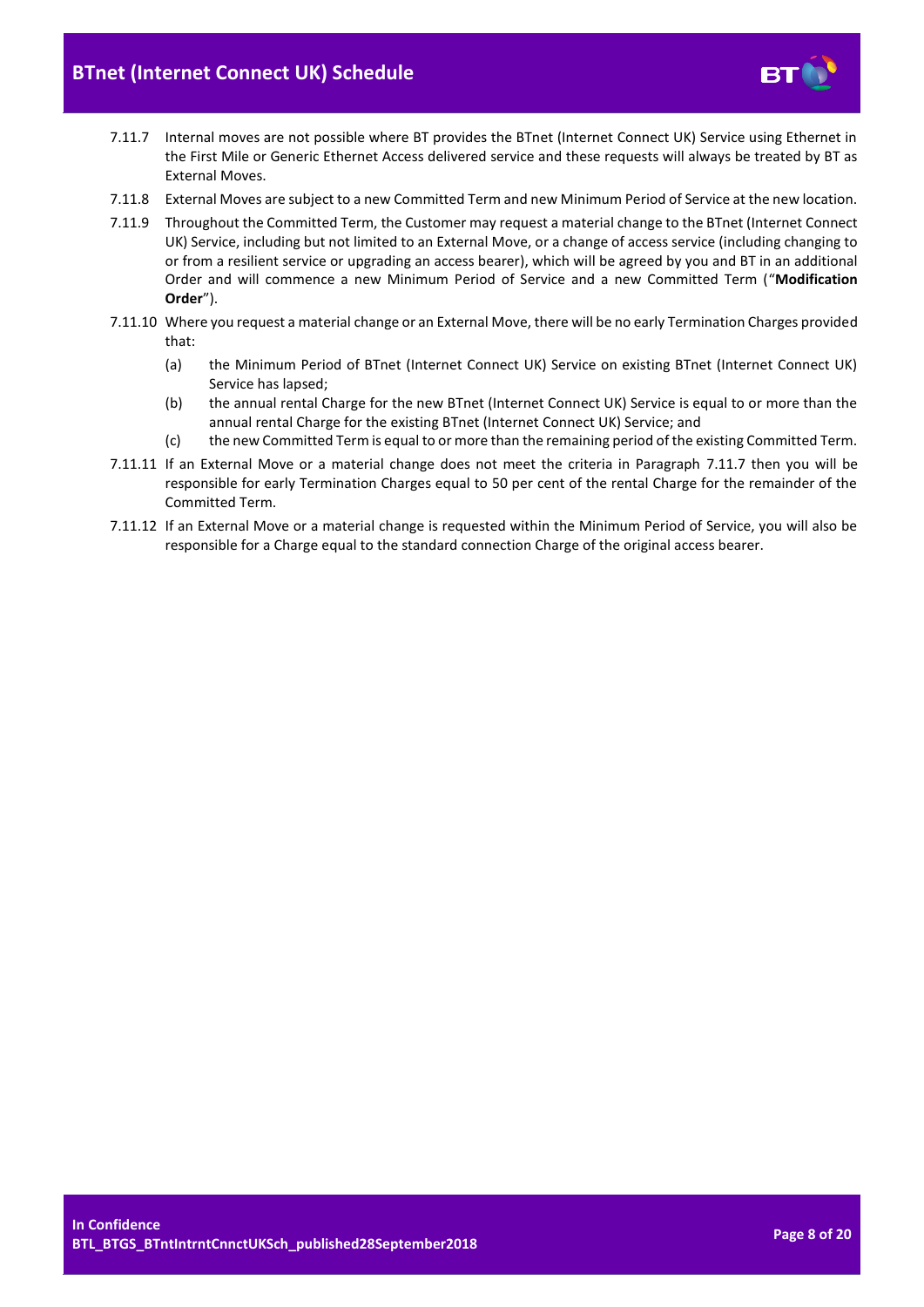

# <span id="page-8-0"></span>**Part B – Service Delivery and Management**

# <span id="page-8-1"></span>**8 BT'S OBLIGATIONS**

#### 8.1 **Service Delivery**

Before the Service Start Date and, where applicable, throughout the provision of the BTnet (Internet Connect UK) Service, BT will:

- <span id="page-8-8"></span>8.1.1 provide you with contact details for the helpdesk that you will be able to contact to submit BTnet (Internet Connect UK) Service requests, report Incidents and ask questions about the Service ("**Service Centre**");
- 8.1.2 comply with all reasonable health and safety rules and regulations and reasonable security requirements that apply at the Site(s) and that you have notified to BT in writing, but BT will not be liable if, as a result of any such compliance, BT is in breach of any of its obligations under this Contract;
- 8.1.3 where applicable, arrange for any survey(s) to be conducted to confirm the availability of a suitable Access Line to the Site(s). If the survey(s) identify that additional engineering work is required in order to provide a suitable Access Line to the Site(s) BT may provide a new quote to you, detailing the additional Excess Construction Charges ("**ECC**") you will need to pay for the engineering work to be completed. If you:
	- (a) accept the new quote, BT will proceed with delivering the BTnet (Internet Connect UK) Service for the affected Site(s) following the completion of any additional engineering works; or
	- (b) do not accept the new quote, BT will cancel your existing Order for the provision of the BTnet (Internet Connect UK) Service to the affected Site(s) and BT will have no obligation to provide the BTnet (Internet Connect UK) Service to you;
- 8.1.4 provide you with a date on which delivery of the BTnet (Internet Connect UK) Service (or each part of the BTnet (Internet Connect UK) Service, including to each Site) is due to start ("**Customer Committed Date**") and will use commercially reasonable endeavours to meet any Customer Committed Date. Where BT cannot provide you with a Customer Committed Date, BT will provide you with an estimated date ("**Estimated Delivery Date**");
- <span id="page-8-5"></span>8.1.5 not be liable for failure to or delay in supplying the Service:
	- (a) if another supplier delays or refuses the supply of a telecommunications service to BT and no alternative service is available at reasonable cost; or
	- (b) BT is prevented by restrictions of a legal or regulatory nature from supplying the BTnet (Internet Connect UK) Service.

#### <span id="page-8-2"></span>8.2 **Commissioning of the Service**

Before the Service Start Date, BT will:

- 8.2.1 configure the BTnet (Internet Connect UK) Service;
- 8.2.2 conduct a series of standard tests on the BTnet (Internet Connect UK) Service to ensure that it is configured correctly;
- 8.2.3 for a BTnet (Internet Connect UK) Service with Managed CPE, configure the equipment and the Access Line, so that traffic can be transmitted and BT will conduct a set of standard tests to ping the Managed CPE. Wireless Access connectivity will not be tested;
- 8.2.4 for a BTnet (Internet Connect UK) Service with an Unmanaged Customer Router/CPE (Wires Only Service), confirm delivery of the Access Line and conduct a set of standard tests to ping the Port; and
- <span id="page-8-4"></span>8.2.5 on the date that BT has completed the activities in this Paragrap[h 8.2,](#page-8-2) confirm to you the Service Start Date or, if applicable, that the BTnet (Internet Connect UK) Service is available for performance of any Acceptance Tests in accordance with Paragraph [9.2.](#page-11-0)

#### <span id="page-8-6"></span>8.3 **During Operation**

On and from the Service Start Date, BT:

- 8.3.1 will respond and use reasonable endeavours to remedy an Incident without undue delay if BT detects or if you report an Incident on the BT Network;
- <span id="page-8-7"></span><span id="page-8-3"></span>8.3.2 will respond to an Incident reported under Paragraph [10](#page-12-0) of the Schedule by carrying out one or more of the following actions:
	- (a) providing advice by telephone, including advice, where appropriate, as to tests and checks to be carried out by you;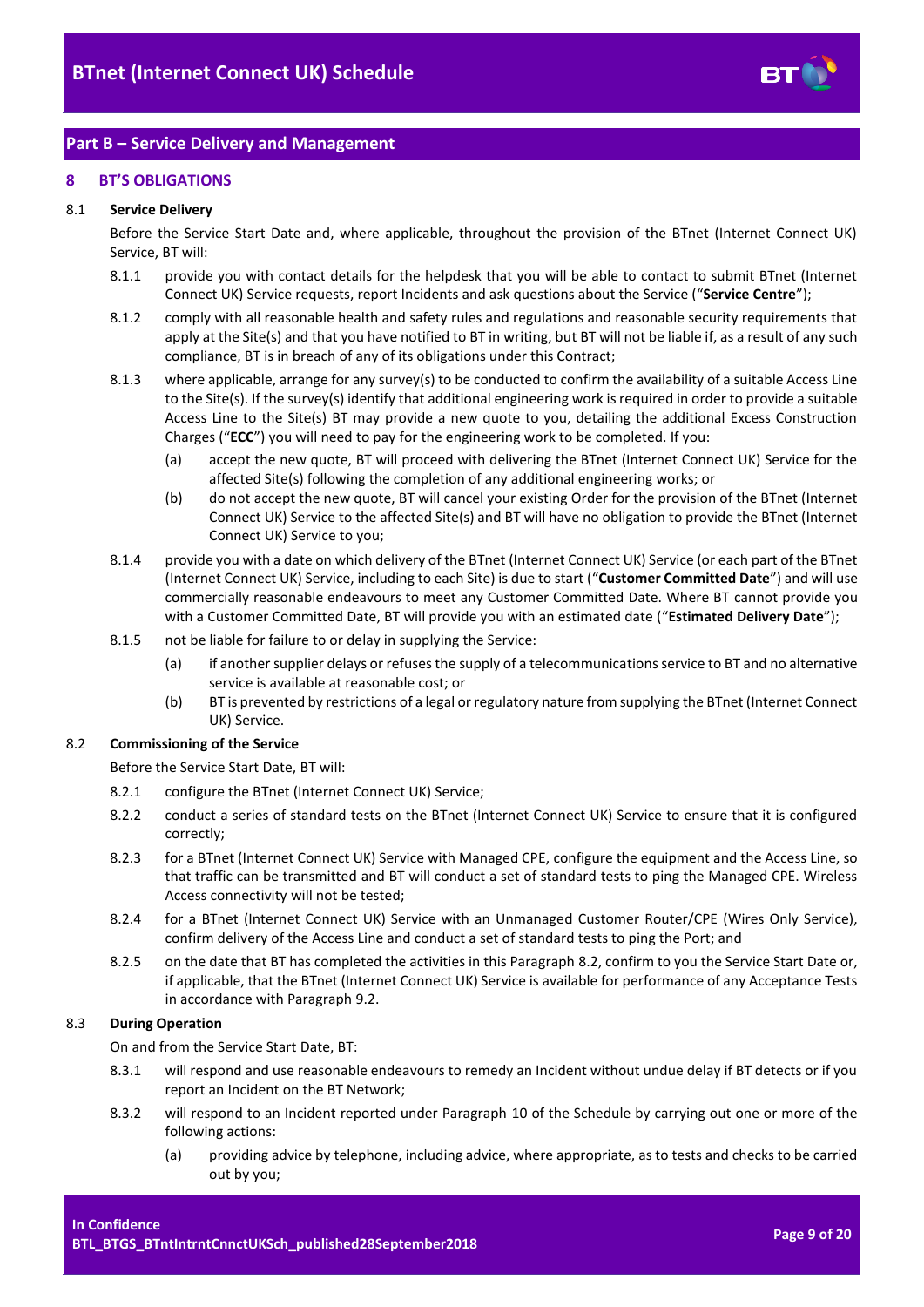

- <span id="page-9-1"></span>(b) where possible, carrying out diagnostic checks from BT's premises;
- (c) visiting the relevant Site if BT's action under Paragraphs [8.3.2\(a\)](#page-8-3) an[d 8.3.2\(b\)](#page-9-1) does not result in the fault being diagnosed or cleared and where BT considers such a visit is necessary; and
- (d) working with the relevant supplier to restore the BTnet (Internet Connect UK) Service as soon as practicable during Local Contracted Business Hours;
- <span id="page-9-2"></span>8.3.3 will maintain a web portal and server to provide you with online access to performance reports;
- 8.3.4 may carry out Maintenance from time to time including but not limited to equipment firmware updates and will use reasonable endeavours to inform you:
	- (a) at least five Business Days before any Planned Maintenance on the BT Network and/or on the BT Equipment, however, BT may inform you with less notice than normal where Maintenance is required in an emergency; or
	- (b) without undue delay for scheduled Access Line Maintenance by the relevant supplier;
- 8.3.5 may, in the event of a security breach affecting the BTnet (Internet Connect UK) Service, require you to change any or all of your passwords;
- 8.3.6 may, for operational reasons, change the technical specification of the BTnet (Internet Connect UK) Service and/or the codes or numbers used by BT for the provision of the BTnet (Internet Connect UK) Service, provided that any change to the technical specification does not materially affect the performance of the BTnet (Internet Connect UK) Service and provided that BT gives you as much notice as possible;
- 8.3.7 will provide DNS to you as set out in the Order but BT will not be responsible for providing DNS to your own customers; and
- 8.3.8 will only be responsible for Incidents on the BT Network.

# <span id="page-9-4"></span>8.4 **The End of the Service**

- <span id="page-9-3"></span>8.4.1 On notification of termination of the BTnet (Internet Connect UK) Service by either one of us, or notification of expiry of the Service, BT will:
	- (a) once you have provided BT with a Customer Required by Date in accordance with Paragrap[h 9.4.1](#page-12-1) below, provide you with a date on which termination of the BTnet (Internet Connect UK) Service (or each part of the BTnet (Internet Connect UK) Service, including to each Site) is due to take place ("**BT Adjusted Customer Required by Date**") and will use BT's commercially reasonable endeavours to meet any BT Adjusted Customer Required by Date; and
	- (b) inform you if it is necessary for you to provide any input(s) on top of your contracted obligations to be able to terminate the BTnet (Internet Connect UK) Service(s); and
- 8.4.2 On termination of the BTnet (Internet Connect UK) Service by either of us, or on expiry of the BTnet (Internet Connect UK) Service, BT will:
	- (a) provide configuration information relating to the BTnet (Internet Connect UK) Service provided at the Site(s) in a format that BT reasonably specifies; and
	- (b) have the right to disconnect and remove any BT Equipment located at the Site(s).

# <span id="page-9-0"></span>**9 YOUR OBLIGATIONS**

# 9.1 **Service Delivery**

Before the Service Start Date and, where applicable, throughout the provision of the BTnet (Internet Connect UK) Service, you will:

- 9.1.1 provide BT with the names and contact details of any individuals suitably qualified and authorised to act on your behalf in relation to the provision and management of the BTnet (Internet Connect UK) Service ("**Customer Contact**"), but BT may also accept instructions from a person who BT reasonably believes is acting with your authority;
- 9.1.2 provide BT with any information BT reasonably requires without undue delay;
- 9.1.3 provide BT with access to any Site(s) during Business Hours, or as otherwise agreed, to enable BT to set up, deliver and manage the BTnet (Internet Connect UK) Service;
- 9.1.4 complete any preparation activities that BT may request to enable you to receive the BTnet (Internet Connect UK) Services promptly and in accordance with any reasonable timescales;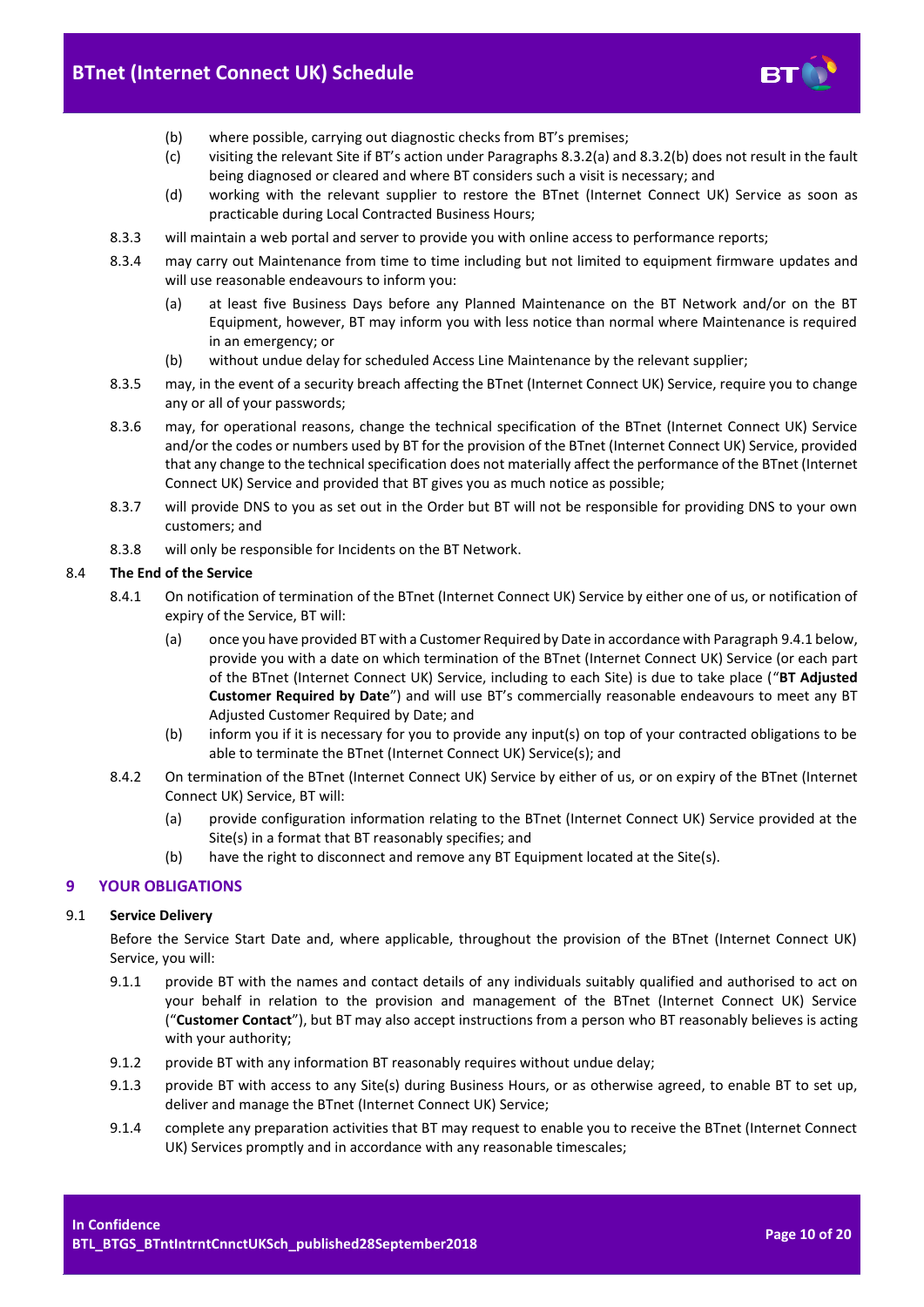

- 9.1.5 provide BT with Notice of any health and safety rules and regulations and security requirements that apply at the Site(s);
- 9.1.6 if you access the Service via a LAN:
	- (a) provide and maintain a suitable LAN capable of interfacing satisfactorily with the BTnet (Internet Connect UK) Service;
	- (b) configure the LAN and all associated equipment interfacing to the BTnet (Internet Connect UK) Service; and
	- (c) acknowledge and agree that BT is not responsible for providing any support whether technical or otherwise, to your LAN;
- 9.1.7 connect equipment to the BTnet (Internet Connect UK) Service at the defined Service Management Boundary, as detailed in Paragrap[h 4,](#page-2-1) only by using the agreed CPE at the Site(s) or the LAN Port of the agreed CPE;
- 9.1.8 provide BT with the name and contact details of at least one individual who will be responsible for any BT Equipment at the Site(s);
- 9.1.9 prepare and maintain the Site(s) for the installation of BT Equipment and supply of the BTnet (Internet Connect UK), including:
	- (a) providing a suitable and safe operational environment for any BT Equipment including all necessary trunking, conduits, cable trays, and telecommunications connection points in accordance with BT's reasonable instructions and applicable installation standards;
	- (b) taking up or removing any fitted or fixed floor coverings, ceiling tiles and partition covers or provide any openings in buildings required to connect BT Equipment to appropriate telecommunications facilities in time to allow BT to undertake any necessary installation or maintenance services;
	- (c) carrying out any work that may be required after installation to make good any cosmetic damage caused during installation or maintenance;
	- (d) providing a secure, continuous power supply at the Site(s) for the operation and maintenance of the BTnet (Internet Connect UK) Service and BT Equipment at such points and with such connections as BT specifies, and, in order to mitigate any interruption to the BTnet (Internet Connect UK) Service resulting from failure in the principal power supply, providing back-up power with sufficient capacity to conform to the standby requirements of the applicable British standards; and
	- (e) being responsible for the provision of all Service items (e.g. internal cabling) to the Service Management Boundary (detailed in Paragrap[h 4\)](#page-2-1), as applicable;
- 9.1.10 after installation is completed, restore the condition of the Site, including any re-decorating that may be required;
- 9.1.11 with the exception of the BT Equipment and the Software, provide suitable computer hardware, software and telecommunications equipment and services necessary to access and use the Service;
- 9.1.12 if you select one of the options as set out in Paragraph [3.1.9,](#page-2-4) ensure that any CPE provided for use with that option is connected to the same segment on your LAN as the CPE for the primary Access Line;
- 9.1.13 comply with any instructions BT gives you that BT believes are necessary for reasons of health, safety or the quality of any telecommunications service provided by BT to you or any other customer provided that BT gives you as much notice as possible; and
- 9.1.14 acknowledge and agree that the Contract for the provision of the BTnet (Internet Connect UK) Service is between BT and you and that where you, utilising the BTnet (Internet Connect UK) Service, enter into contracts with your customers, you will:
	- (a) remain responsible to BT under this Contract and acknowledge that any contracts you have with such customers for the provision of IP or other services utilising the BTnet (Internet Connect UK) Service are entirely your responsibility;
	- (b) include in your contracts with your customers conditions of use equivalent to those in Clauses 6.2 and 7 of the General Terms; and
	- (c) provide a support function for the provision of support to your own customers connected to your network who will be required and directed to use this route to report all Incidents, queries and complaints. BT will have no responsibility for provision of support to your own customers.
- 9.1.15 if you enable Wireless Access (Wi-Fi and Guest Wi-Fi) on the Managed CPE where supported and available, be responsible for the use of that network, including: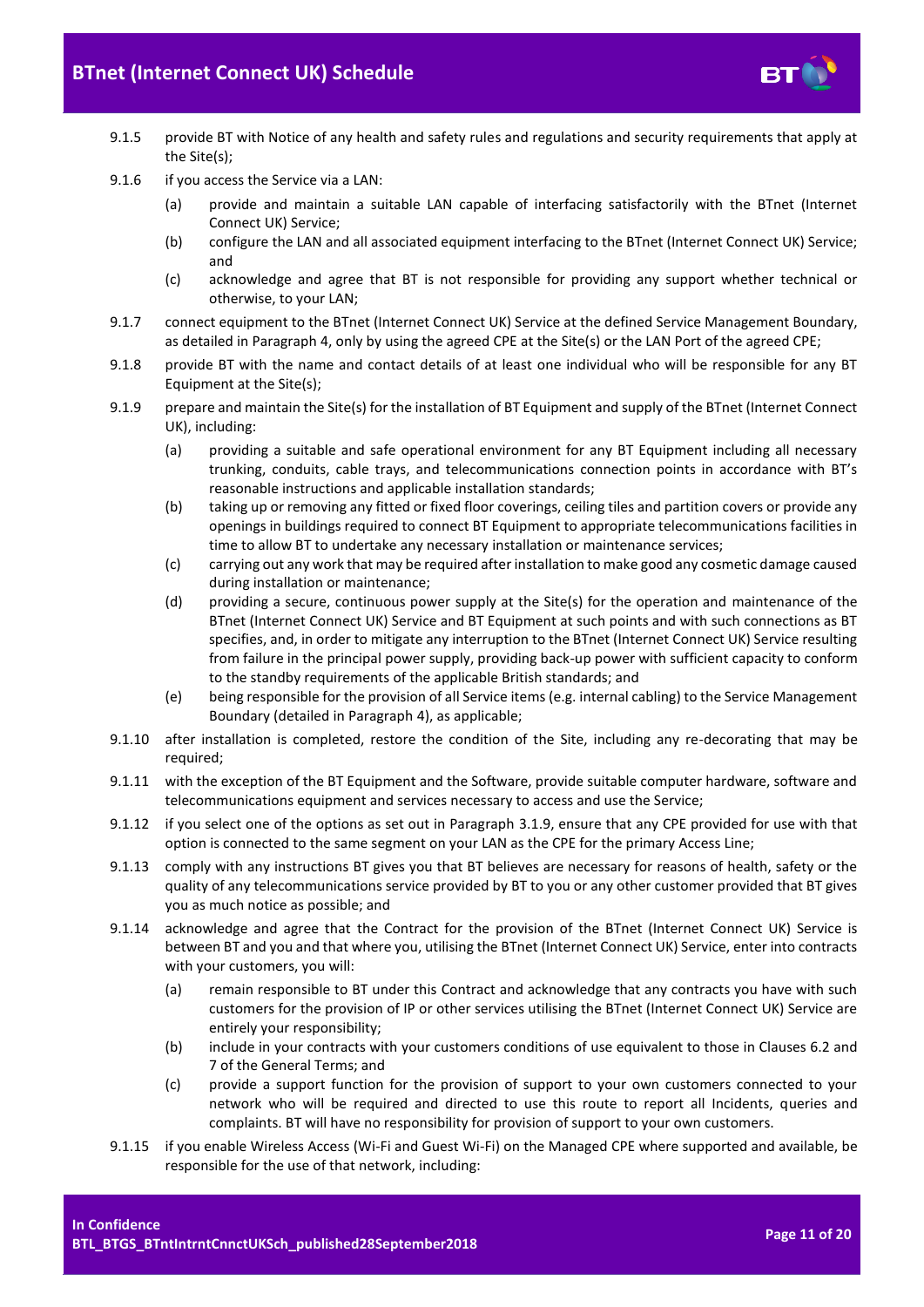

- (a) selecting, managing and allocating passwords, including defining your passwords and ensuring their security in terms of length, complexity and strength; and
- (b) if you choose to leave Wireless Access "**open**" without a password, accept the increased risk you expose yourself to.
- (c) if you provide access to your BTnet Service and network via either Wi-Fi or Guest Wi-Fi you will be liable for any Claims, losses, costs and liabilities arising out of or in connection with any misuse of the service by Users of the connection that is contrary to the Acceptable Use Policy. If you have taken the additional BTnet Security service (Annex to this service schedule) you will ensure that any security policy will be active across both Wi-Fi and Guest Wi-Fi networks.

# <span id="page-11-3"></span><span id="page-11-0"></span>9.2 **Acceptance Tests**

- 9.2.1 You will carry out the Acceptance Tests for the BTnet (Internet Connect UK) Service within five Business Days after receiving Notice from BT in accordance with Paragrap[h 8.2.5](#page-8-4) ("**Acceptance Test Period**").
- <span id="page-11-2"></span>9.2.2 The BTnet (Internet Connect UK) Service is accepted by you if you confirm acceptance in writing to BT Commissioning Team during the Acceptance Test Period or is treated as being accepted by you if do not provide BT Commissioning Team with Notice to the contrary by the end of the Acceptance Test Period.
- 9.2.3 Subject to Paragrap[h 9.2.4,](#page-11-1) the Service Start Date will be the earlier of the following:
	- (a) the date that you confirm or BT Commissioning Team deems acceptance of the BTnet (Internet Connect UK) Service in writing in accordance with Paragrap[h 9.2.2;](#page-11-2) or
	- (b) the date of the first day following the Acceptance Test Period.
- <span id="page-11-1"></span>9.2.4 If, during the Acceptance Test Period, you provide BT Notice that the Acceptance Tests have not been passed, BT will remedy the non-conformance without undue delay and provide you Notice that BT has remedied the non-conformance and inform you of the Service Start Date.

#### 9.3 **During Operation**

On and from the Service Start Date, you will:

- 9.3.1 ensure that Users report Incidents to the Customer Contact and not to the Service Desk;
- 9.3.2 ensure that the Customer Contact will take Incident reports from Users and pass these to the Service Desk using the reporting procedures agreed between both of us, and is available for all subsequent Incident management communications;
- 9.3.3 monitor and maintain any Customer Equipment connected to the BTnet (Internet Connect UK) Service or used in connection with a BTnet (Internet Connect UK) Service;
- 9.3.4 ensure that any Customer Equipment that is connected to the BTnet (Internet Connect UK) Service or that you use, directly or indirectly, in relation to the BTnet (Internet Connect UK) Service is:
	- (a) technically compatible with the BTnet (Internet Connect UK) Service and will not harm or damage BT Equipment, the BT Network, or any of BT's suppliers' or subcontractors' network or equipment;
	- (b) approved and used in accordance with relevant instructions, standards and Applicable Law and any safety and security procedures applicable to the use of that Customer Equipment; and
	- (c) in conformance with the interface specifications and routing protocols specified by BT;
- 9.3.5 immediately disconnect any Customer Equipment, or advise BT to do so at your expense, where Customer Equipment does not meet any relevant instructions, standards or Applicable Law;
- 9.3.6 where applicable, distribute, manage and maintain access profiles, passwords and other systems administration information relating to the control of Users' access to the BTnet (Internet Connect UK) Service;
- 9.3.7 where applicable, maintain a written list of current Users and provide a copy of such list to BT within five Business Days following BT's written request at any time;
- 9.3.8 where applicable, ensure the security and proper use of all valid User access profiles, passwords and other systems administration information used in connection with the BTnet (Internet Connect UK) Service and:
	- (a) immediately terminate access for any person who is no longer a User;
	- (b) inform BT immediately if a User's ID or password has, or is likely to, become known to an unauthorised person, or is being or may be used in an unauthorised way;
	- (c) take all reasonable steps to prevent unauthorised access to the BTnet (Internet Connect UK) Service;
	- (d) satisfy BT's security checks if a password is lost or forgotten; and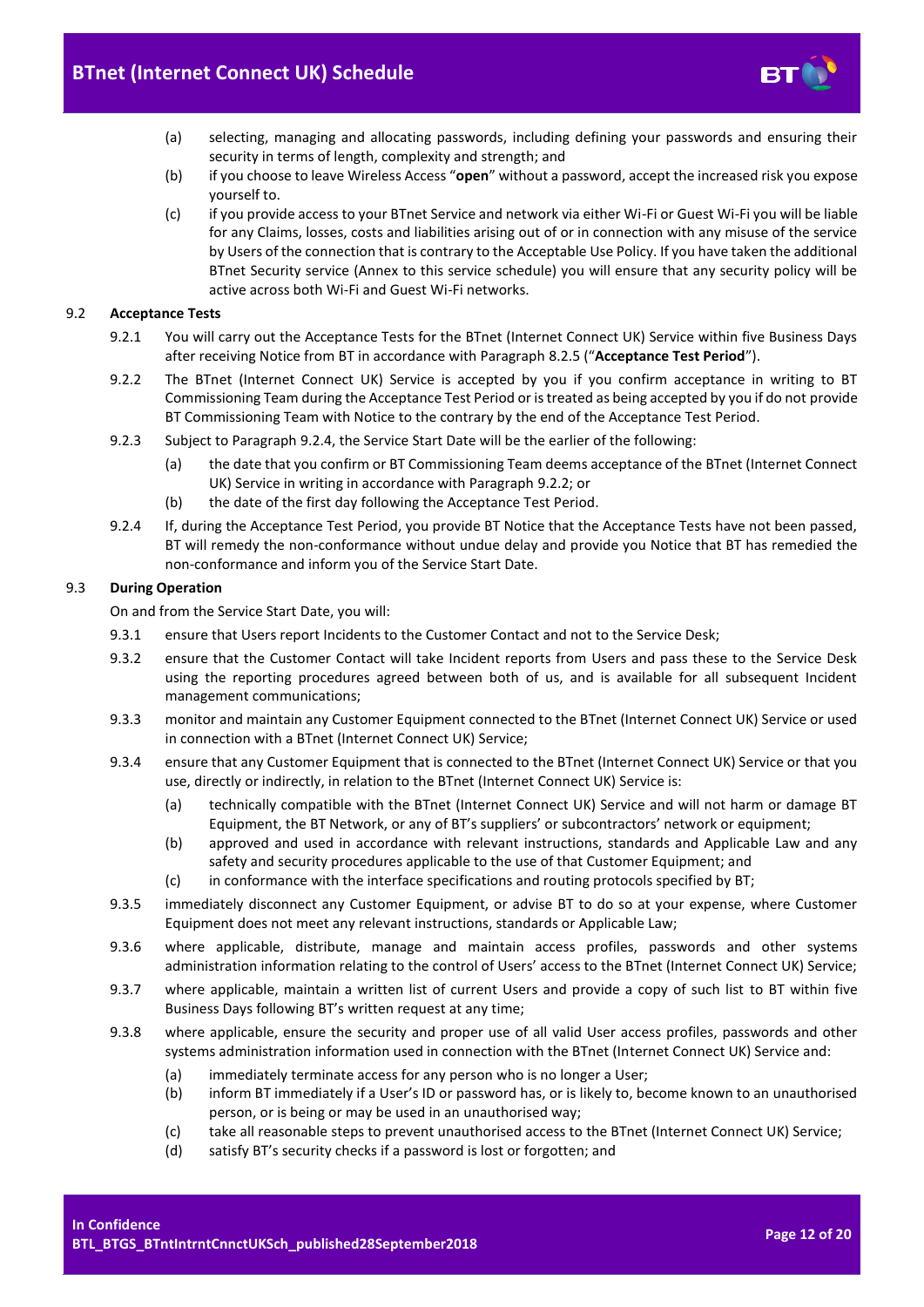

(e) change any or all passwords or other systems administration information used in connection with the BTnet (Internet Connect UK) Service if BT requests you to do so in order to ensure the security or integrity of the BTnet (Internet Connect UK) Service.

#### <span id="page-12-1"></span>9.4 **The End of the Service**

- 9.4.1 On notification of termination of the BTnet (Internet Connect UK) Service by either of us, or notification of expiry of the BTnet (Internet Connect UK) Service, you will:
	- (a) provide BT with a date on which you would like termination of the Service (or each part of the Service, including to each Site) to take place ("**Customer Required by Date**");
	- (b) record the date (for each part of the BTnet (Internet Connect UK), including to each Site) that BT advises is the BT Adjusted Customer Required by Date; and
	- (c) provide BT with the name(s) and contact details of the Customer Contact.
- 9.4.2 On termination of the BTnet (Internet Connect UK) Service by either one of us, or expiry, you will:
	- (a) on BT's request, provide BT with information to enable BT to create a termination order for the BTnet (Internet Connect UK) Service, e.g. specific service identity, current Site contact details (name, phone & email);
	- (b) provide BT, BT's employees, agents, consultants and subcontractors, with access to your premises, offices and other facilities and utilities as is reasonably required by BT to terminate the BTnet (Internet Connect UK) Service;
	- (c) notify BT in writing at least 10 Business Days before the BT Adjusted Customer Required by Date if a postponement of date is required;
	- (d) provide BT with all reasonable assistance necessary to remove BT Equipment from the Site(s);
	- (e) ensure that any Customer Equipment is disconnected from any BT Equipment located at the Site(s) prior to the BT Adjusted Customer Required by Date;
	- (f) not dispose of or use BT Equipment other than in accordance with BT's written instructions or authorisation;
	- (g) arrange for any BT Equipment located at the Site(s) to be returned to BT; and
	- (h) be liable for any reasonable costs of recovery that BT incurs in recovering the BT Equipment.

# <span id="page-12-0"></span>**10 NOTIFICATION OF INCIDENTS**

Where you become aware of an Incident:

- 10.1 the Customer Contact will report it to BT's Service Centre;
- <span id="page-12-2"></span>10.2 BT will give you a Ticket;
- <span id="page-12-3"></span>10.3 BT will inform you when it believes the Incident is cleared and will close the Ticket when:
	- 10.3.1 you confirm that the Incident is cleared within 24 hours after having been informed; or
	- 10.3.2 BT has attempted unsuccessfully to contact you, in the way agreed between both of us in relation to the Incident, and you have not responded within 24 hours following BT's attempt to contact you.
- <span id="page-12-4"></span>10.4 If you confirm that the Incident is not cleared within 24 hours after having been informed, the Ticket will remain open, and BT will continue to work to resolve the Incident.
- <span id="page-12-5"></span>10.5 Where BT becomes aware of an Incident, Paragraphs [10.2,](#page-12-2) [10.3](#page-12-3) an[d 10.4](#page-12-4) will apply.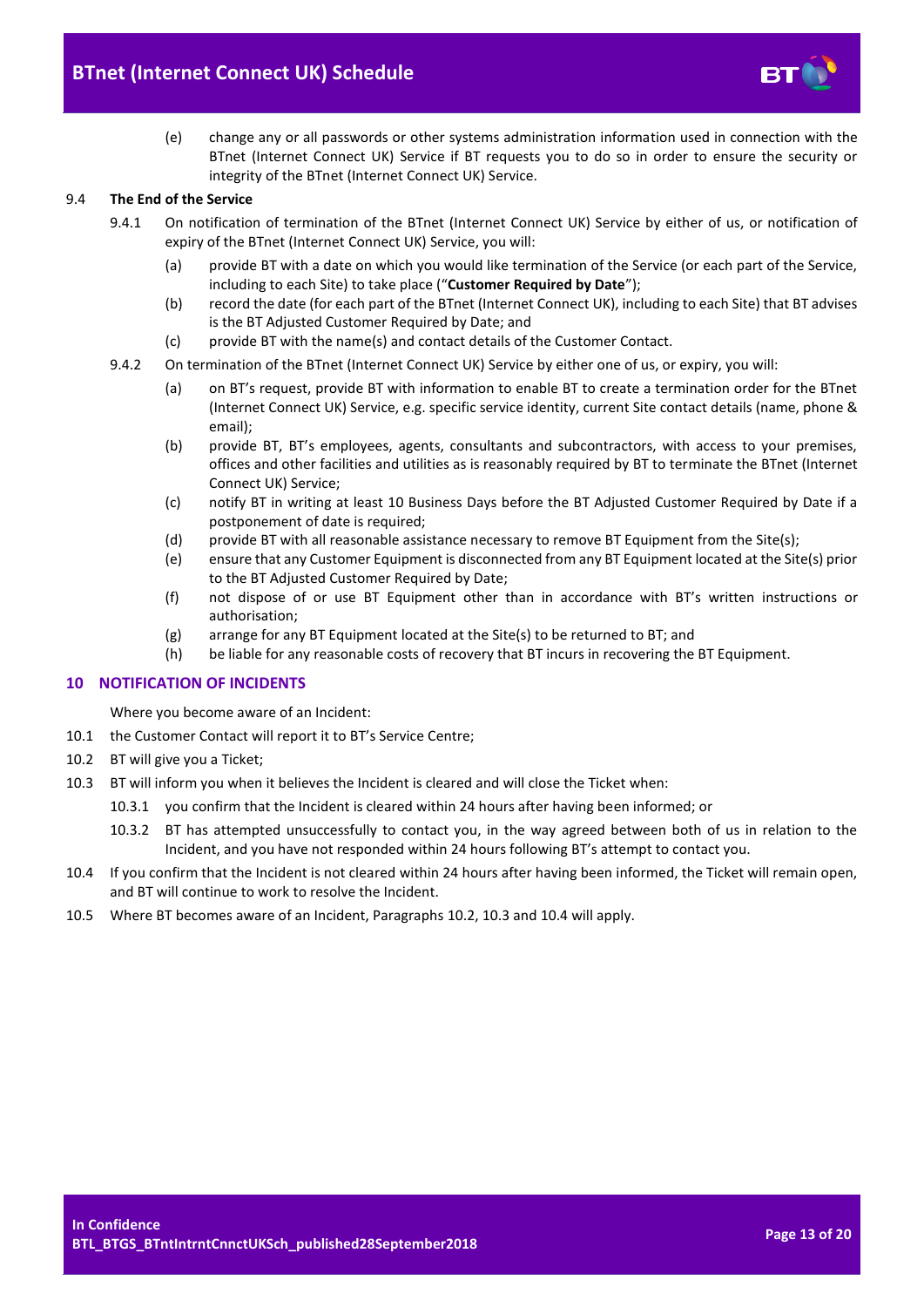

# <span id="page-13-0"></span>**Part C – Service Levels**

#### <span id="page-13-1"></span>**11 ON TIME DELIVERY**

#### <span id="page-13-6"></span>11.1 **On Time Delivery Service Level**

- 11.1.1 BT will deliver the BTnet (Internet Connect UK) Service on or before the Customer Committed Date ("**On Time Delivery Service Level**").
- 11.1.2 The BTnet (Internet Connect UK) Service is delivered when BT provides the following elements of the BTnet (Internet Connect UK) Service to you enabling you to use the Service:
	- (a) for the BTnet (Internet Connect UK) Service with Managed CPE only, the Managed CPE including configuration; and
	- (b) for every BTnet (Internet Connect UK) Service, the dedicated Circuits between the Site and the PoP.

#### <span id="page-13-3"></span>11.2 **On Time Delivery Service Credits**

- 11.2.1 If BT does not meet the On Time Delivery Service Level, you may claim Service Credits ("**On Time Delivery Service Credits**") as set out in this Paragrap[h 11.2.](#page-13-3)
- 11.2.2 The On Time Delivery Service Credits will be a reduction by BT to your standard Installation Charges as set out in the tables below. This reduction also applies where you have purchased a Circuit with a free connection offer or as part of a three or five year Contract.

| <b>Number of days beyond Customer</b><br><b>Committed Date</b> | Percentage reduction in Installation<br><b>Charges</b> |
|----------------------------------------------------------------|--------------------------------------------------------|
| 1-10 Business Days                                             | 5 per cent                                             |
| 11-15 Business Days                                            | 10 per cent                                            |
| 16-20 Business Days                                            | 15 per cent                                            |
| More than 20 Business Days                                     | 20 per cent                                            |

11.2.3 If both of us have agreed a revised Customer Committed Date in writing, or if BT exercises BT's right to revise the Customer Committed Date, the calculation of any On Time Delivery Service Credits will be made by reference to the revised Customer Committed Date.

#### 11.3 **Exception**

The On-Time Delivery Service Level does not apply to upgrades or changes to the BTnet (Internet Connect UK) Services.

# <span id="page-13-2"></span>**12 SERVICE AVAILABILITY**

# <span id="page-13-5"></span>12.1 **Availability Service Level**

From the Service Start Date, BT will provide the BTnet (Internet Connect UK) Service with 100 per cent Availability at all times ("**Availability Service Level**").

#### <span id="page-13-4"></span>12.2 **Availability Service Credits**

- 12.2.1 If there is a Qualifying Incident, you may claim Service Credits ("**Availability Service Credits**") as set out in this Paragrap[h 12.2.](#page-13-4)
- 12.2.2 The Availability Service Credits will be a reduction to your Recurring Charges for the BTnet (Internet Connect UK) Service as follows, provided you report the Qualifying Incident and claim for a reduction to the Recurring Charges in accordance with Paragraphs [12.2.6](#page-14-2) and [14](#page-14-1) below:
	- (a) where the Availability Downtime is less than or equal to 10 hours, BT will apply a reduction equivalent to one day's Recurring Charges per hour of Availability Downtime for that BTnet (Internet Connect UK) Service. For the purpose of calculating the Availability Downtime, a fraction of one hour will be roundedup to the nearest hour; and
	- (b) the maximum Availability Service Credits applied per quarter will be capped at 10 hours of Availability Downtime, which is equivalent to 10 days' Recurring Charges for that BTnet (Internet Connect UK) Service.
- 12.2.3 Where you have opted for an option in Paragrap[h 3.1.9](#page-2-4) and experience a Qualifying Incident, BT, in accordance with this Paragraph [12.2,](#page-13-4) will apply a reduction to the Recurring Charges of both the primary and secondary links.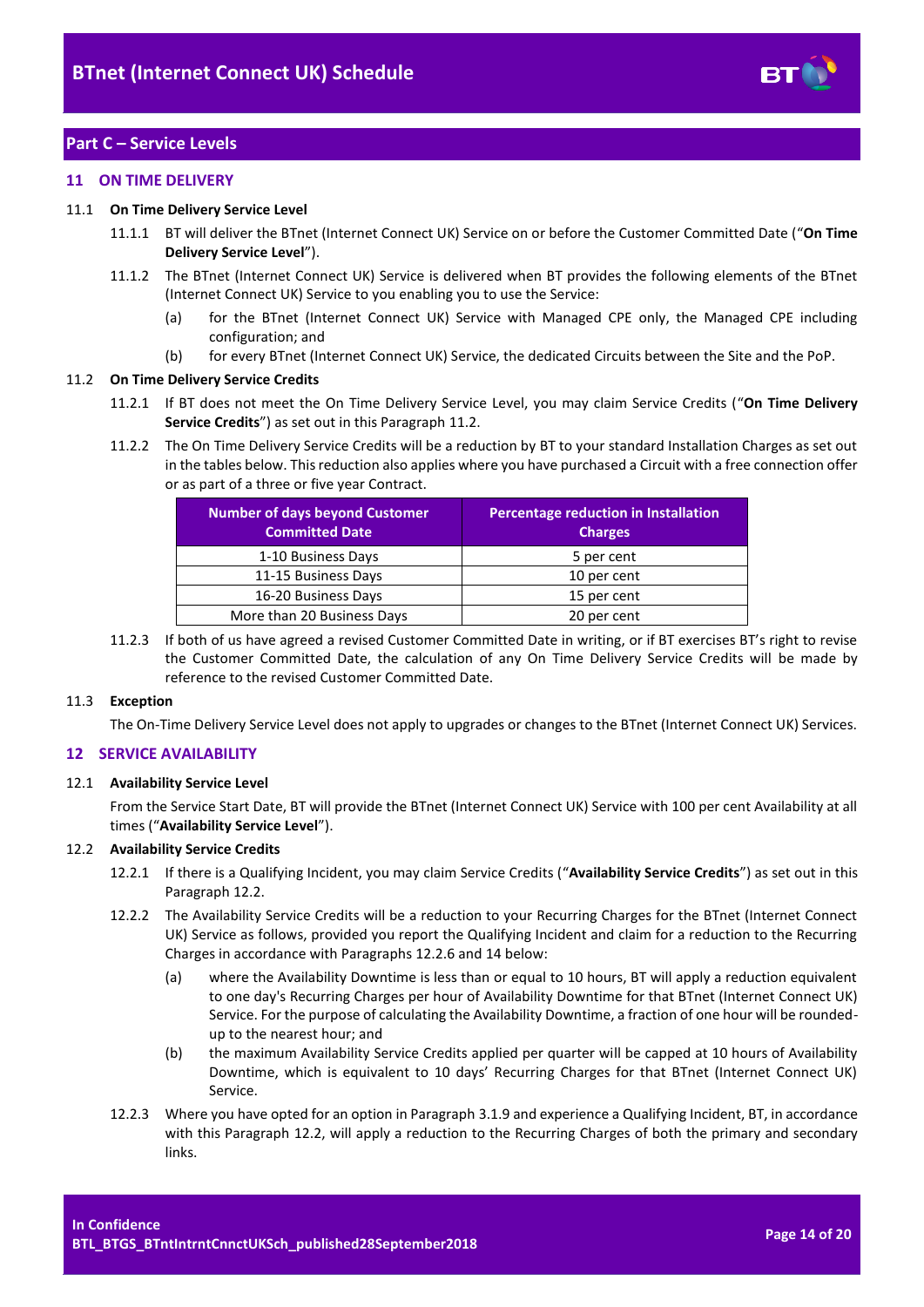

- 12.2.4 If a Qualifying Incident occurs, BT will measure and record the Availability Downtime for the Site or Circuit starting from when you report a Qualifying Incident, and ending when BT closes the Ticket for that Incident in accordance with Paragrap[h 10.5.](#page-12-5)
- 12.2.5 BT will measure the Availability Downtime in units of full minutes in respect of the Local Contracted Business Hours for Access Line Incidents and in the Contracted Maintenance Hours for BT Equipment Incidents.
- <span id="page-14-2"></span>12.2.6 You will report a Qualifying Incident within two days of experiencing the Qualifying Incident by telephone to your nominated Service Centre.

# <span id="page-14-0"></span>**13 NETWORK LATENCY**

#### <span id="page-14-5"></span>13.1 **Network Latency Service Level**

- 13.1.1 BT agrees to provide the BTnet (Internet Connect UK) Service with a Latency commitment subject to the terms of this Contract (the "**Network Latency Service Level**").
- 13.1.2 Latency is determined by BT and calculated upon the average round-trip transmission measurements taken in 10-minute intervals during a calendar month. Results are posted via the BTnet (Internet Connect UK) Service's external website (www.bt.net).
- 13.1.3 Latency commitment is applicable to the UK Core Network Connection and to the Transatlantic Network Connection as set out in the table below:

| <b>Connection</b>                          | <b>Distance covered</b>                                                                                                        | <b>Average round-trip</b><br>transmission time |
|--------------------------------------------|--------------------------------------------------------------------------------------------------------------------------------|------------------------------------------------|
| UK Core Network<br>Connection              | Between BT's selected PoP in the BT<br>Network and BT's designated Routers<br>within the BT Network in the UK                  | 20 milliseconds or less                        |
| <b>Transatlantic Network</b><br>Connection | Between BT's selected PoP in the BT<br>Network and BT's designated transit<br>Routers at each end of the transatlantic<br>link | 95 milliseconds or less                        |

#### <span id="page-14-6"></span>13.2 **Network Latency Service Credits**

If BT fails to meet the Latency commitment at any time in two consecutive calendar months, BT will apply a reduction equivalent to one day's Recurring Charges for the Service ("**Network Latency Service Credits**").

# <span id="page-14-1"></span>**14 REQUESTS FOR SERVICE CREDITS**

- <span id="page-14-3"></span>14.1 You will claim On Time Delivery Service Credits within 28 days of the Customer Committed Date quoting your relevant reference number by e-mail to btnet.slg@bt.com and any failure by you to submit a request in accordance with this Paragraph [14.1](#page-14-3) will constitute a waiver of any claim for On Time Delivery Service Credit(s) in that calendar month.
- <span id="page-14-4"></span>14.2 You will request applicable Availability Service Credits and Network Latency Service Credits within 28 days of BT verifying a Qualifying Incident by providing details of the reason for the claim, the relevant Trouble Ticket number and your relevant reference number by e-mail to btnet.slg@bt.com. Any failure by you to submit a request in accordance with this Paragraph [14.2](#page-14-4) will constitute a waiver of any claim for Availability Service Credits and Network Latency Service Credits in that calendar month.
- 14.3 Upon receipt of a valid request for Service Credit(s) in accordance with Paragraphs [14.1](#page-14-3) an[d 14.2:](#page-14-4)
	- 14.3.1 BT will issue you with the applicable Service Credit(s) by deducting those Service Credit(s) from your invoice within two billing cycles of the request being received; and
	- 14.3.2 following expiry or termination of the Contract where no further invoices are due to be issued by BT, BT will pay you the Service Credits within a reasonable period of time.
- 14.4 You will notify BT in writing within two months of the date of BT's invoice if there is a dispute concerning the application by BT of the Service Levels Charges shown on the invoice concerned.
- 14.5 All Service Levels and Service Credits will be calculated in accordance with information recorded by, or on behalf of, BT.
- 14.6 The Service Levels under this Schedule will not apply:
	- 14.6.1 in the event that Clause 8 of the General Terms applies;
	- 14.6.2 during any trial period of the BTnet (Internet Connect UK) Service;
	- 14.6.3 to failures due to any Force Majeure Event;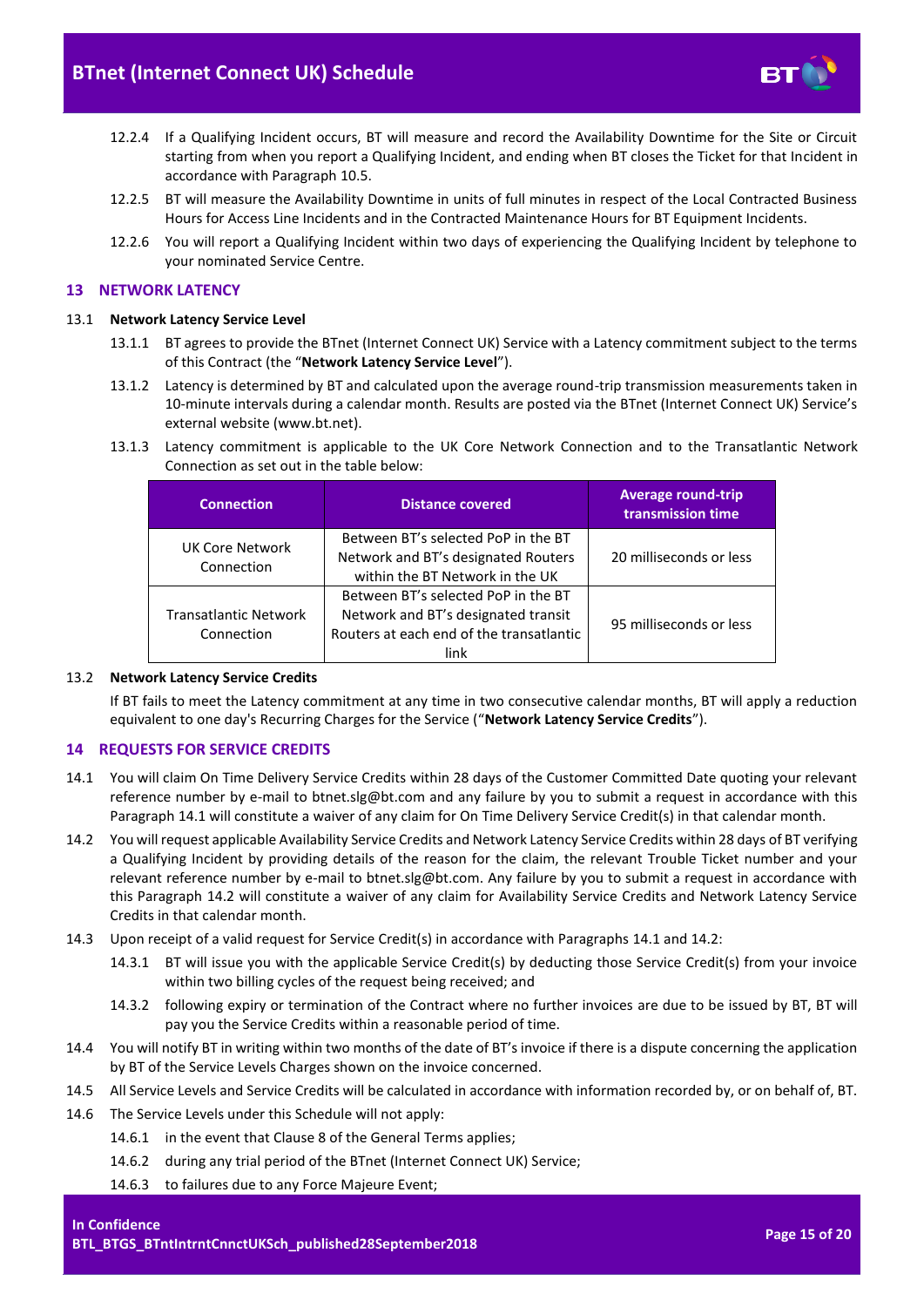

- 14.6.4 if you cause a delay or do not provide any requested information in accordance with any reasonable timescales BT tells you about;
- 14.6.5 to any Incident not reported in accordance with Paragraph [10](#page-12-0) above; or
- 14.6.6 where you make a claim for any failure of the BTnet (Internet Connect UK) Service within the first 30 calendar days of a new installation or re-configuration of the existing BTnet (Internet Connect UK) Service, save for failure to meet the Customer Committed Date;
- 14.6.7 where the failure of the BTnet (Internet Connect UK) Service is a result of any suspension of the BTnet (Internet Connect UK) Service under the provisions of this Contract;
- 14.6.8 where the Incident is due to a fault on your network or your own equipment configuration, or on your side of the Managed CPE;
- 14.6.9 where a fault on the BT Network is due to action taken by you;
- 14.6.10 where faults and delays in the delivery of the BTnet (Internet Connect UK) Service reported by you are not observed or confirmed by BT;
- 14.6.11 where disruptions occur within a pre-notified engineering works window;
- 14.6.12 where your access fails due to suspension of the BTnet (Internet Connect UK) Service in accordance with Clause 16.1 of the General Terms resulting from a breach by you;
- 14.6.13 where the failure of the Service is due to a Denial of Service attack;
- 14.6.14 where BTnet (Internet Connect UK) Service is affected by BT's intervention to protect against a Denial of Service attack;
- 14.6.15 if BT's failure is due to matters beyond BT's reasonable control as set out in Paragraph [8.1.5;](#page-8-5) or
- 14.6.16 if you have not complied with the Contract or if your access fails due to suspension of the BTnet (Internet Connect UK) Service for breach of Contract by you.
- 14.7 Any failure by BT to meet the Service Levels is not in itself a material breach of the Contract.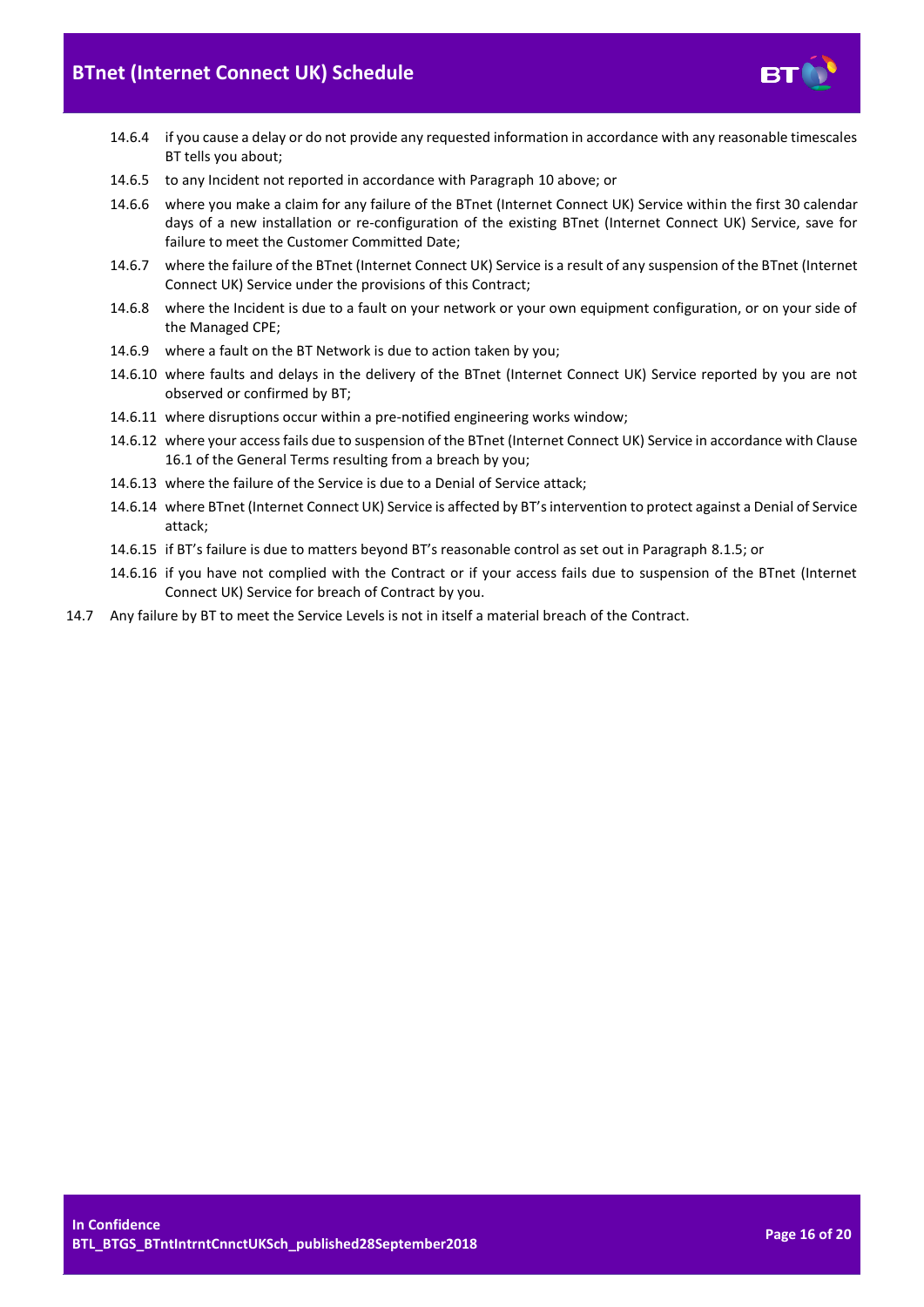

# <span id="page-16-0"></span>**Part D – Defined Terms**

#### <span id="page-16-1"></span>**15 DEFINED TERMS**

In addition to the defined terms in the General Terms, capitalised terms in this Schedule will have the below meanings (and in the case of conflict between these defined terms and the defined terms in the General Terms, these defined terms will take precedence for the purposes of this Schedule). BT has repeated some definitions in this Schedule that are already defined in the General Terms. This is to make it easier for you to find the definitions when reading this Schedule.

"**Acceptance Test Period**" has the meaning given in Paragraph [9.2.1.](#page-11-3)

"**Acceptance Tests**" means those objective tests conducted by you that when passed confirm that you accept the BTnet (Internet Connect UK) Service and that the BTnet (Internet Connect UK) Service is ready for use save for any minor nonconformities that will be resolved as an Incident in accordance with Paragraph[s 8.3.1,](#page-8-6) [8.3.2](#page-8-7) and [8.3.2\(d\).](#page-9-2)

"**Access Line**" means a Circuit connecting the Site(s) to the BT Network.

"**Additional Charges**" has the meaning given in Paragrap[h 7.6.2\(f\).](#page-5-6)

"**Availability**" means the period of time when the BTnet (Internet Connect UK) Service is functioning.

"**Availability Downtime**" means the total number of hours in a calendar month where there has been a Qualifying Incident .

"**Availability Service Credit**" means the Service Credit available for a failure to meet the Availability Service Level, as set out in Paragraph [12.2.](#page-13-4)

"**Availability Service Level**" has the meaning given in in Paragraph [12.1.](#page-13-5)

"**Bandwidth Flex**" has the meaning given in Paragraph [7.11.1.](#page-6-1)

"**BT Adjusted Customer Required by Date**" has the meaning given in Paragraph [8.4.1\(a\).](#page-9-3)

"**BT Commissioning Team**" means the team that has been designated to bring the Service to you. Further details of BT's team are set out in your Order.

"**BT Group Company**" means a BT subsidiary or holding company, or a subsidiary of that holding company, all as defined by Section 736 of the Companies Act 1985 as amended by the Companies Act 1989.

"**BTnet (Internet Connect UK) Service**" has the meaning given in Paragrap[h 1.](#page-1-3)

"**Business Day**" means Monday to Friday, excluding Public Holidays

"**Business Hours**" means between the hours of 0800 and 1700 in a Business Day.

"**Circuit**" means any line, conductor, or other conduit between two terminals by which information is transmitted, and that is provided as part of the BTnet (Internet Connect UK) Service.

"**Cleanfeed**" means a filtering system that prevents access to certain Internet sites that contain images of child sexual abuse as notified to BT by the Internet Watch Foundation.

"**Committed Term**" means a period of 1, 3 or 5 years from the Service Start Date, as set out in any applicable Order.

"**Contracted Maintenance Hours**" means the times during which BT will provide maintenance for BT Equipment, which are Business Hours unless set out otherwise in any applicable Order.

"**CPE**" means Customer Premises Equipment which is any equipment (including Software embedded in or run on such equipment) connected to your Service. This may include CPE provided, maintained or managed by BT and/or your owned and managed CPE where a BTnet 'wires only' service is selected.

"**Customer Required by Date**" has the meaning given in Paragrap[h 8.4.1.](#page-9-4)

"**Customer Equipment**" means any equipment including any Purchased Equipment and any software, other than BT Equipment, used by you in connection with a BTnet (Internet Connect UK) Service.

"**Denial of Service**" or "**DoS**" means an attempt to make a machine or network resource unavailable to its intended User.

"**Distributed Denial of Service**" or "**DDoS**" or "**BT Managed DDoS Security**" means a large scale attempt using multiple compromised systems to target a single system to make a machine or network resource unavailable to its intended User.

"**Domain Name**" means a name registered with an Internet Registration Authority for use as part of the Customer's URL.

"**Domain Name System**" or "**DNS**" means a directory system which translates numeric IP addresses into Domain Names to identify users on the Internet.

"**Ethernet**" means a family of computer networking technologies for LANs.

"**Ethernet Fibre**" means an access technology using a fibre based Ethernet service capable of delivering download speeds of 10 Mbps to 1Gbps.

"**Estimated Delivery Date**" has the meaning given in Paragraph 8.1.4.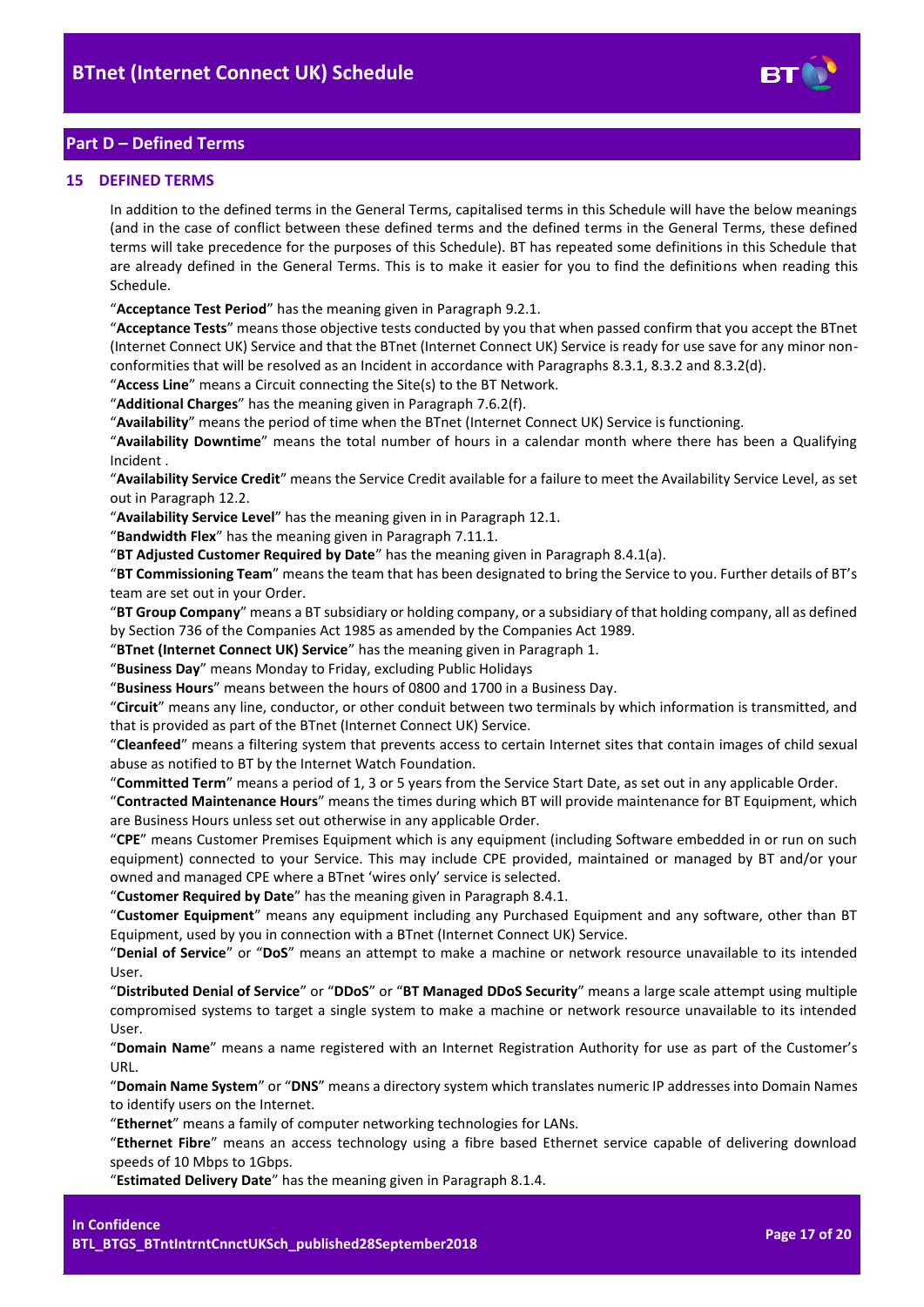

"**Ethernet in the First Mile**" or "**EFM**" means an access technology using Etherway Copper to provide Ethernet access over Openreach Local Loop Unbundling bonded copper pairs.

"**Etherway Copper**" means the use of copper pairs to provide access together with EFM (copper) electronics.

"**Excess Construction Charges**" or "**ECC**" means any Charges in addition to the Installation Charges required for the installation of a Service, or an aspect of a Service, that exceed the level normally required, including where additional infrastructure is provided to give a new or extended Service at a Site or other location where BT would otherwise not choose to extend or provide the BT Network on the basis of normal commercial criteria, and that will be agreed in advance between both of us.

"**External Move**" means any move requiring the BTnet (Internet Connect UK) Service to be relocated to a different building from its current termination point, or, where deemed appropriate, at the point of survey or at the sole discretion of BT.

"**General Terms**" means the general terms to which this Schedule is attached or can be found at [www.bt.com/terms,](http://www.bt.com/terms) and that form part of the Contract.

"**Generic Ethernet Access over Fibre to the Cabinet**" or "**GEA over FTTC**" means an access technology using a part fibre, part copper infrastructure. The fibre infrastructure is utilised throughout the BT Network, including from the exchange to the cabinet, and then the copper infrastructure is utilised from cabinet to the premises.

"**Generic Ethernet Access over Fibre to the Premise**" or "**GEA over FTTP**" means an access technology using a pure fibre infrastructure throughout the BT Network and from the exchange direct to the premises.

"**Incident**" means an unplanned interruption to, or a reduction in the quality of, the BTnet (Internet Connect UK) Service or particular element of the BTnet (Internet Connect UK) Service.

**"Installation Charges**" means those Charges set out in any applicable Order in relation to installation of the BTnet (Internet Connect UK) Service or any Customer Equipment or BT Equipment as applicable.

"**Internet**" means a global system of interconnected networks that use a standard TCP/IP Internet Protocol suite to link devices worldwide.

"**Internet Protocol**" or "**IP**" means a communications protocol for devices connected to the Internet that specifies the format for addresses and units of transmitted data, and for relaying datagrams across network boundaries.

"**Internet Registration Authority**" means an internationally recognised organisation that logs the registered owners of Domain Names and manages Domain Name registries for the country or international community that it represents.

"**Internet Watch Foundation**" means an organisation that combats online child sexual abuse content in partnership with police, government and the online industry.

"**IP Address**" means a unique number on the Internet of a network card or controller that identifies a device and is visible by all other devices on the Internet.

"I**Pv4**" means the fourth version of the Internet Protocol.

"**IPv6**" means the sixth version of the Internet Protocol.

"**Latency**" means the round-trip transmission time between defined points in the BT Network.

"**Local Area Network**" or "**LAN**" means the infrastructure that enables the ability to transfer IP services within Site(s) (including data, voice and video conferencing services).

"**Local Contracted Business Hours**" means the times during which maintenance of any Access Line is provided, which are Business Hours unless set out otherwise in any applicable Order.

"**Local Loop Unbundling**" means the regulatory process of allowing multiple telecommunications operators to use connections from the telephone exchange to the customer's premises.

"**Managed CPE**" means CPE owned and provided by BT for use with the BTnet (Internet Connect UK) Service.

"**Managed Service**" means a managed voice or/and data telecommunications service. Management services are provided as an overlay to the following services to provide a fully managed solution:

- (a) Wide Area Network (WAN);
- (b) Local Area Network (LAN);
- (c) Unified Communications (UC).

"**Managed Service Schedule to the General Terms**" means a Service Schedule for Managed Services that can be found a[t https://www.globalservices.bt.com/en/terms-and-conditions.](https://www.globalservices.bt.com/en/terms-and-conditions)

"**Managed Service from BT**" means a managed voice or/and data telecommunications service. Management services are provided as an overlay to the following services to provide a fully managed solution:

- (a) Wide Area Network (WAN);
- (b) Local Area Network (LAN);
- (c) IP Telephony (IPT);
- (d) Security;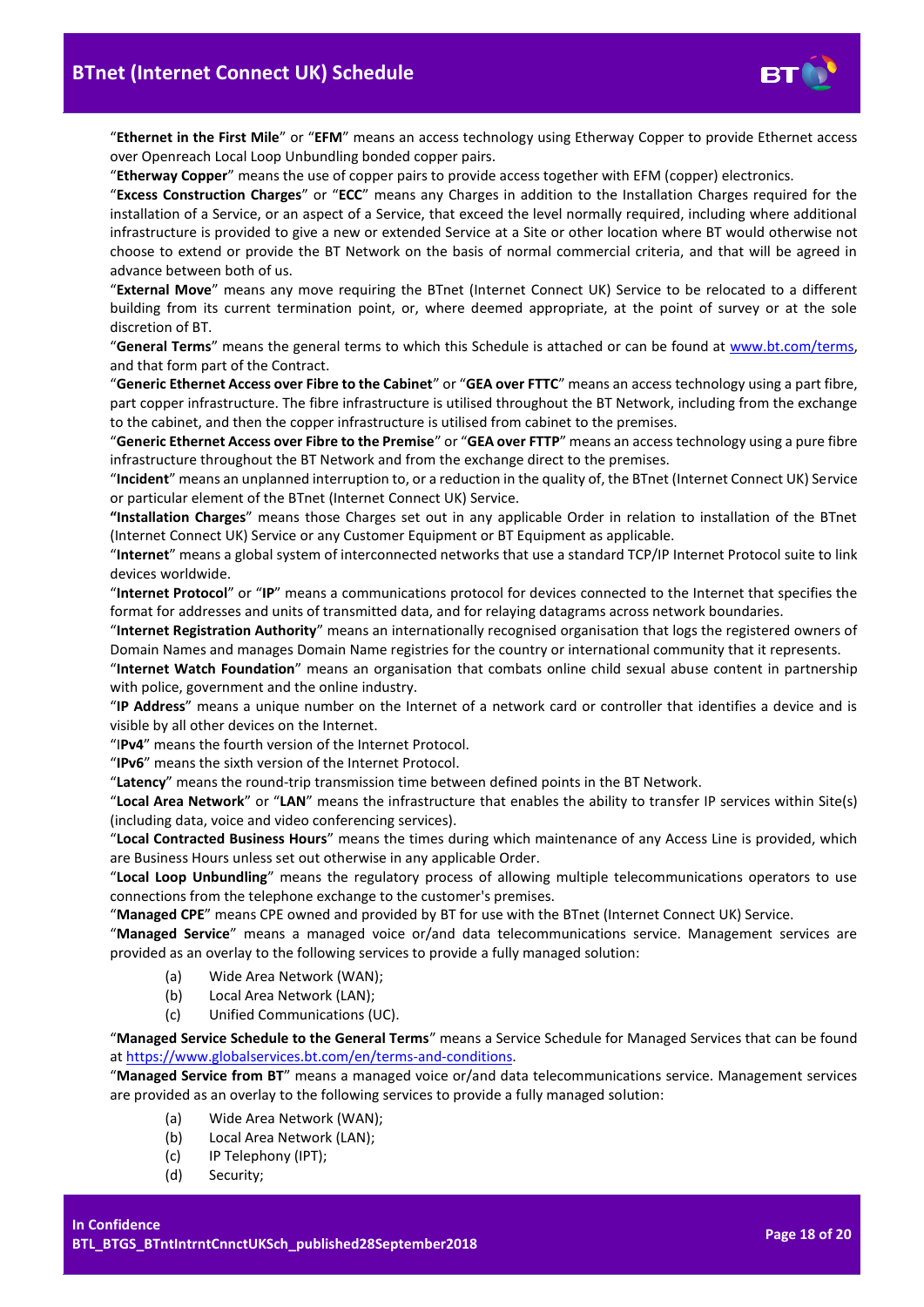

(e) Applications such as Microsoft Services and AAI.

"**Managed Service from BT Schedule to the General Terms**" means a Service Schedule for Managed Service from BT that can be found at [https://www.globalservices.bt.com/en/terms-and-conditions/managed-service-from-bt-terms](https://www.globalservices.bt.com/en/terms-and-conditions/managed-service-from-bt-terms-and-conditions)[and-conditions.](https://www.globalservices.bt.com/en/terms-and-conditions/managed-service-from-bt-terms-and-conditions)

"**Minimum Period of Service**" means a period of 12 consecutive months beginning on the Service Start Date, unless set out otherwise in any applicable Order.

"**Modification Order**" has the meaning given in Paragraph [7.11.9.](#page-7-1)

"**Network Latency Service Level**" has the meaning given in Paragraph [13.1.1.](#page-14-5)

"**Network Latency Service Credits**" has the meaning given in Paragraph [13.2.](#page-14-6)

"**Network Terminating Unit**" or "**NTU**" means the socket where your wiring, equipment or existing qualifying data service is connected to the Access Line.

"**On Time Delivery Service Credits**" means the Service Credit available for a failure to meet the On Time Delivery Service Level, which are equal to 4 per cent of the Recurring Charges for the applicable Site or Circuit, per day.

"**On Time Delivery Service Level**" has the meaning given in Paragraph [11.1.](#page-13-6)

"**Openreach**" means a BT Group Company that manages BT's local access network that connects customers to their local telephone exchange.

"**Planned Maintenance**" means any Maintenance BT has planned to do in advance.

"**Point of Presence**" or "**PoP**" means the equipment within the BT Network connected by a dedicated Circuit from the Site.

"**Port**" means the point where the Access Line is connected to the BT Network.

"**Provider Independent Resources**" or "**PIR**" means resources assigned to Users that include autonomous system numbers, provider independent IPv4 addresses, any cast assignments, provider independent IXP IPv6 addresses and all future provider independent resources.

"**Primary Access Line**" means the principal active, traffic carrying Access Line.

"**Public Holiday**" means a day treated as a holiday that is observed over the whole of the UK.

"**Qualifying Incident**" means an Incident, except where any of the following events have occurred:

- (a) the BTnet (Internet Connect UK) Service has been modified or altered in any way by you, or by BT in accordance with your instructions;
- (b) Planned Maintenance;
- (c) you have performed any network configurations that BT did not approve;
- (d) an Incident has been reported and BT cannot confirm that an Incident exists after performing tests; or
- (e) you requested BT to test the BTnet (Internet Connect UK) Service at a time when no Incident has been detected or reported.

"**Recurring Charges**" means the Charges for the BTnet (Internet Connect UK) Service or applicable part of the BTnet (Internet Connect UK) Service that are invoiced repeatedly in every payment period (e.g. quarterly), as set out in any applicable Order.

"**Regional Internet Registry**" means an organization that manages the allocation and registration of Internet number resources within a particular region of the world. Internet number resources include IP Addresses and autonomous system (AS) numbers.

"**Router**" means a device that forwards data packets between computer networks, creating an overlay internetwork.

"**Secondary Access Line**" means an additional access Circuit that is used for resilience in either failover, load balancing or back-up services as set out in Paragrap[h 3.1.9.](#page-2-4)

"**Secondary Name Server**" means the secondary server utilised for back-up purposes by each Customer connected to the BT Network with a registered Domain Name.

"**Service Centre**" has the meaning given in Paragrap[h 8.1.1.](#page-8-8)

"**Service Level**" means each of the On Time Delivery Service Level, the Availability Service Level and the Network Latency Service Level.

"**Service Management Boundary**" has the meaning given in Paragrap[h 4.1.](#page-2-5)

"**Service Options**" has the meaning given in Paragrap[h 3.](#page-2-0)

"**Simple Network Management Protocol**" or "**SNMP**" means an Internet-standard protocol for managing devices on IP networks.

"**SIP**" means Session Initiation Protocol which is a technical standard specified in RFC 3261 and clarified in BT's PBX SIP Trunking – CPE Interface Specification, available on request, used to initiate and terminate voice calls.

"**Severity Level 1 Incident**" means any failure of the BTnet (Internet Connect UK) Service via an individual access method causing continuous total loss of the ability to transmit IP packets.